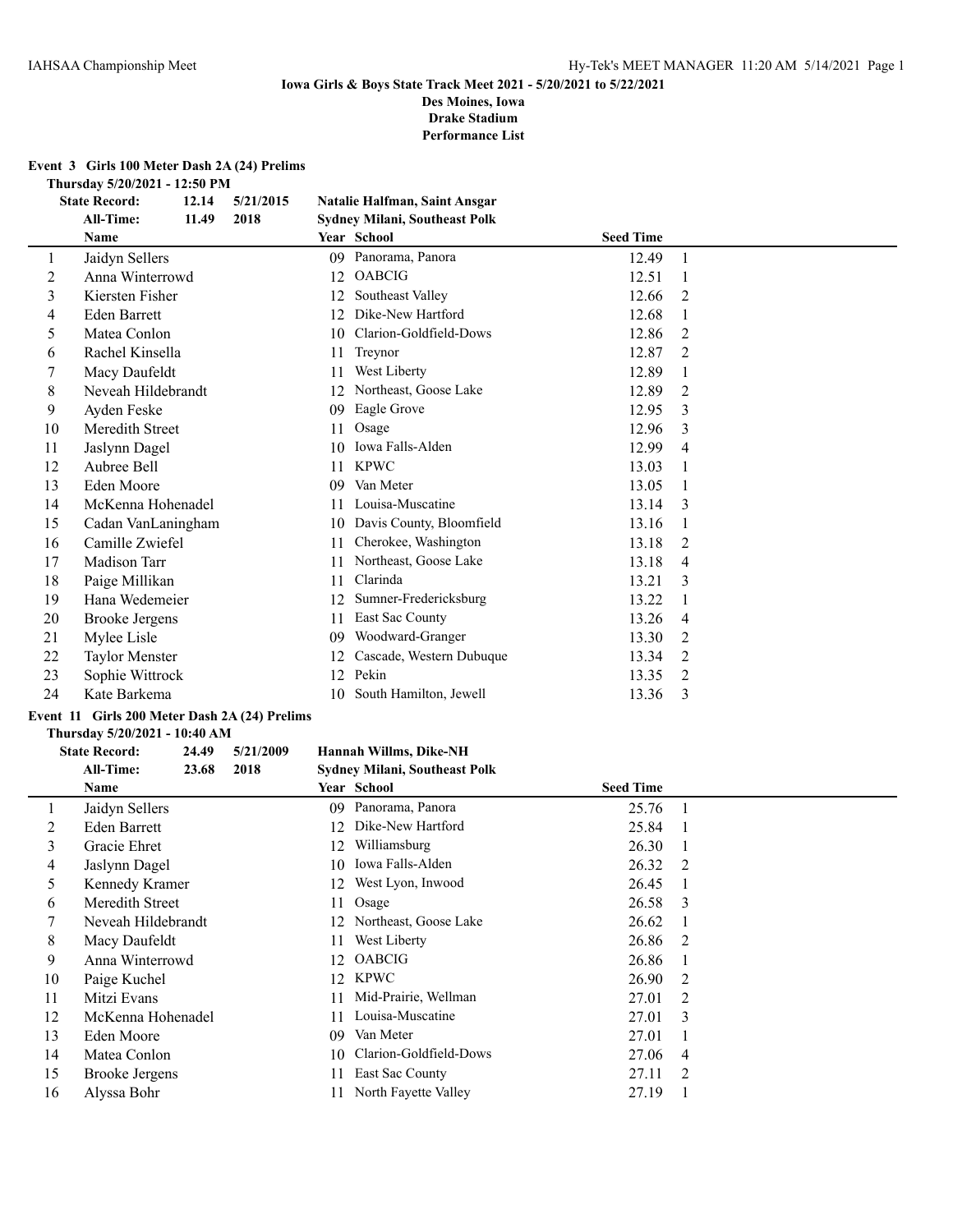## **Iowa Girls & Boys State Track Meet 2021 - 5/20/2021 to 5/22/2021**

**Des Moines, Iowa Drake Stadium**

**Performance List**

|    | Name                                                                                                                                                                                                                                                                                                                                                                                    |    | Year School                  | <b>Seed Time</b> |                |
|----|-----------------------------------------------------------------------------------------------------------------------------------------------------------------------------------------------------------------------------------------------------------------------------------------------------------------------------------------------------------------------------------------|----|------------------------------|------------------|----------------|
| 1  | Kennedy Kramer                                                                                                                                                                                                                                                                                                                                                                          |    | 12 West Lyon, Inwood         | 57.15            | $\overline{1}$ |
| 2  | Erika Kuntz                                                                                                                                                                                                                                                                                                                                                                             | 11 | <b>KPWC</b>                  | 58.52            | 2              |
| 3  | Meredith Street                                                                                                                                                                                                                                                                                                                                                                         | 11 | Osage                        | 59.26            | $\mathbf{1}$   |
| 4  | Mitzi Evans                                                                                                                                                                                                                                                                                                                                                                             | 11 | Mid-Prairie, Wellman         | 59.31            | -1             |
| 5  | Aliyah Humphrey                                                                                                                                                                                                                                                                                                                                                                         | 10 | Underwood                    | 59.45            | 1              |
| 6  | Madison Brouwer                                                                                                                                                                                                                                                                                                                                                                         | 10 | Sibley-Ocheyedan             | 59.69            | 3              |
|    | Alexis Jensen                                                                                                                                                                                                                                                                                                                                                                           | 12 | Dike-New Hartford            | 1:00.02          | $\overline{2}$ |
| 8  | Lizzy Van Utrecht                                                                                                                                                                                                                                                                                                                                                                       | 10 | Eddyville-Blakesburg-Fremont | 1:00.82          | 2              |
| 9  | Maya Herman                                                                                                                                                                                                                                                                                                                                                                             | 11 | Van Meter                    | 1:00.88          | 1              |
| 10 | Ava Claussen-Tubbs                                                                                                                                                                                                                                                                                                                                                                      | 11 | Anamosa                      | 1:01.37          | -1             |
| 11 | Alyssa Bohr                                                                                                                                                                                                                                                                                                                                                                             | 11 | North Fayette Valley         | 1:01.66          |                |
| 12 | Hailee Pesek                                                                                                                                                                                                                                                                                                                                                                            | 09 | New Hampton                  | 1:01.85          | $\overline{2}$ |
| 13 | Alexia McClure                                                                                                                                                                                                                                                                                                                                                                          | 12 | Cardinal, Eldon              | 1:02.03          | 3              |
| 14 | Ashlyn Erickson                                                                                                                                                                                                                                                                                                                                                                         | 09 | South Hamilton, Jewell       | 1:02.32          | 2              |
| 15 | Jenna Vonnahme                                                                                                                                                                                                                                                                                                                                                                          | 09 | Pocahontas Area              | 1:03.05          | -1             |
| 16 | Olivia Steffen                                                                                                                                                                                                                                                                                                                                                                          | 12 | Panorama, Panora             | 1:03.36          | $\overline{2}$ |
| 17 | Elaina Hildebrandt                                                                                                                                                                                                                                                                                                                                                                      | 09 | Denver                       | 1:03.41          | 3              |
| 18 | Morgan Farnham                                                                                                                                                                                                                                                                                                                                                                          | 12 | Southeast Valley             | 1:03.52          | $\overline{2}$ |
| 19 | Addie Nerem                                                                                                                                                                                                                                                                                                                                                                             | 09 | Tipton                       | 1:03.68          | 2              |
| 20 | Abby Winterrowd                                                                                                                                                                                                                                                                                                                                                                         | 09 | <b>OABCIG</b>                | 1:03.95          | 3              |
| 21 | Kayla Natelborg                                                                                                                                                                                                                                                                                                                                                                         | 12 | Pella Christian              | 1:04.04          | 3              |
| 22 | Gretta Gouge                                                                                                                                                                                                                                                                                                                                                                            | 09 | Garner-Hayfield-Ventura      | 1:04.14          | 3              |
| 23 | Grace Nauman                                                                                                                                                                                                                                                                                                                                                                            | 10 | Camanche                     | 1:04.35          | 3              |
| 24 | Paige Millikan                                                                                                                                                                                                                                                                                                                                                                          | 11 | Clarinda                     | 1:04.50          | 3              |
|    | $Fvan$ $\uparrow$ $\uparrow$ $\uparrow$ $Cir$ $\uparrow$ $\uparrow$ $\uparrow$ $\uparrow$ $\uparrow$ $\uparrow$ $\uparrow$ $\uparrow$ $\uparrow$ $\uparrow$ $\uparrow$ $\uparrow$ $\uparrow$ $\uparrow$ $\uparrow$ $\uparrow$ $\uparrow$ $\uparrow$ $\uparrow$ $\uparrow$ $\uparrow$ $\uparrow$ $\uparrow$ $\uparrow$ $\uparrow$ $\uparrow$ $\uparrow$ $\uparrow$ $\uparrow$ $\uparrow$ |    |                              |                  |                |

#### **Event 27 Girls 800 Meter Run 2A (24) Saturday 5/22/2021 - 9:40 AM**

## **State Record: 2:12.12 5/19/2007 Ashley Miller, Tipton**

| 2017<br><b>All-Time:</b><br>2:07.18 | <b>Joy Ripslinger, Assumption</b> |                          |  |
|-------------------------------------|-----------------------------------|--------------------------|--|
| <b>Name</b>                         | <b>Year School</b>                | <b>Seed Time</b>         |  |
| Madison Brouwer                     | 10 Sibley-Ocheyedan               | 2:18.79                  |  |
| Ellie Meyer                         | 12 Iowa Falls-Alden               | 2:21.64                  |  |
| Danielle Hostetler                  | 09 Mid-Prairie, Wellman           | 2:21.85                  |  |
| Mitzi Evans                         | 11 Mid-Prairie, Wellman           | 2:21.90<br>$\mathcal{L}$ |  |
| Aliyah Humphrey                     | 10 Underwood                      | 2:22.34                  |  |
| Gwen Steffen                        | 12 Panorama, Panora               | 2:22.91<br>$\mathcal{L}$ |  |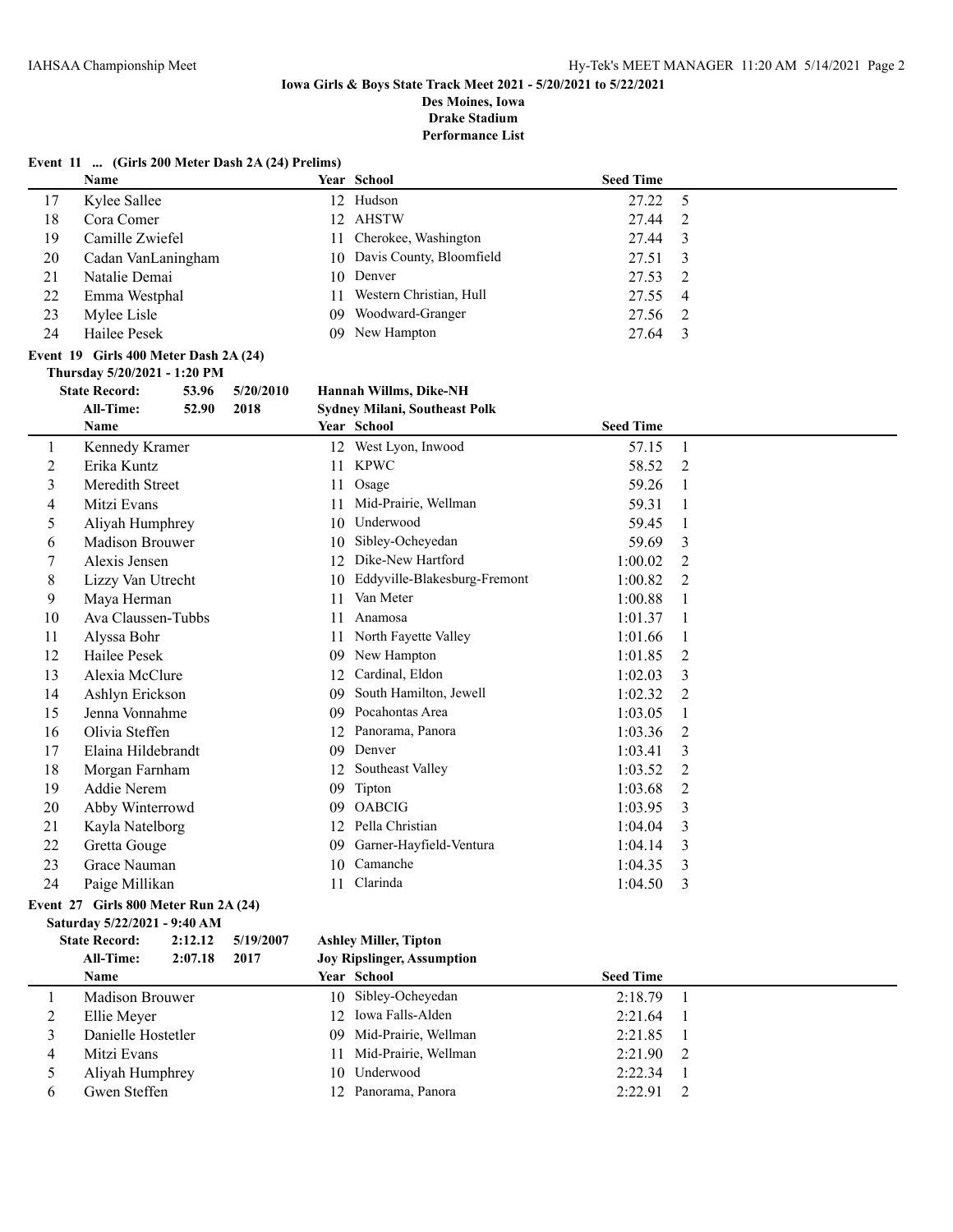## **Event 27 ... (Girls 800 Meter Run 2A (24))**

|    | Name                 |     | Year School             | <b>Seed Time</b> |                |
|----|----------------------|-----|-------------------------|------------------|----------------|
| 7  | Addyson Grimm        |     | Osage                   | 2:23.08          | 2              |
| 8  | Emilee Heynen        | 12. | Western Christian, Hull | 2:23.45          | 2              |
| 9  | Taylor Kvale         | 11  | Dike-New Hartford       | 2:23.89          | 3              |
| 10 | <b>Addison Grady</b> | 11  | Hudson                  | 2:25.27          | $\overline{4}$ |
| 11 | Amanda Treptow       | 11  | Jesup                   | 2:26.09          |                |
| 12 | Alivia Edens         | 09  | Tipton                  | 2:26.52          |                |
| 13 | Ava Claussen-Tubbs   | 11  | Anamosa                 | 2:26.53          | 2              |
| 14 | Clare Kelly          | 10  | Van Meter               | 2:28.27          |                |
| 15 | Clare Wright         | 09  | Jesup                   | 2:28.47          | 2              |
| 16 | Avery Hall           | 11  | Chariton                | 2:28.47          | 3              |
| 17 | Macy Engelson        | 11  | South Hardin            | 2:28.49          | 5              |
| 18 | Abigail Harding      | 10  | Iowa Falls-Alden        | 2:30.45          | 6              |
| 19 | Maddie Hansen        | 11  | Hudson                  | 2:31.05          | -7             |
| 20 | Berlyn O'Connor      | 10  | Regina, Iowa City       | 2:31.06          | 3              |
| 21 | Hillary Trainor      | 09  | Sumner-Fredericksburg   | 2:31.57          | 3              |
| 22 | Lea Friedl           | 12  | Eagle Grove             | 2:32.63          |                |
| 23 | Chloe Judisch        | 09  | South Central Calhoun   | 2:32.93          | 2              |
| 24 | Ellie Hull           | 11  | East Marshall, LeGrand  | 2:33.30          | 2              |

## **Event 35 Girls 1500 Meter Run 2A (24)**

**Saturday 5/22/2021 - 11:55 PM**

#### **State Record: 4:33.41 5/20/2017 Anna Hostetler, Mid-Prairie,**

**All-Time: 4:26.39 2011 Shelby Houlihan, SC East**

| ли-тице              |    |                                                    |                                                              |                |
|----------------------|----|----------------------------------------------------|--------------------------------------------------------------|----------------|
| <b>Name</b>          |    |                                                    | <b>Seed Time</b>                                             |                |
| Ellie Meyer          |    |                                                    | 4:58.04                                                      | 1              |
| Danielle Hostetler   | 09 | Mid-Prairie, Wellman                               | 4:58.96                                                      |                |
| <b>Addison Grady</b> | 11 | Hudson                                             | 4:59.54                                                      | 2              |
| Lilian Nelson        |    | <b>Forest City</b>                                 | 5:01.06                                                      | 3              |
| Amanda Treptow       |    | Jesup                                              | 5:01.37                                                      |                |
| Ellie Rathe          |    | Union, LaPorte City                                | 5:04.12                                                      | 2              |
| Sydney Yoder         |    | Mid-Prairie, Wellman                               | 5:04.52                                                      | $\mathfrak{D}$ |
| Katelyn Johnston     |    | Osage                                              | 5:05.45                                                      | 4              |
| Teah Miller          | 10 | Iowa Falls-Alden                                   | 5:05.51                                                      | 5              |
| Emily Jackson        | 11 | New Hampton                                        | 5:06.70                                                      | 3              |
| Amber Homan          | 10 | Denver                                             | 5:07.62                                                      | $\overline{4}$ |
| Mayson Hartley       |    | Clarinda                                           | 5:10.71                                                      |                |
| Clare Kelly          |    | Van Meter                                          | 5:10.82                                                      |                |
| Lauren Derscheid     | 11 | Pekin                                              | 5:11.86                                                      | 3              |
| Kyrstin Agnitsch     |    | Cherokee, Washington                               | 5:13.54                                                      |                |
| Chloe Ristau         | 11 | Denver                                             | 5:14.17                                                      | 5              |
| Megan Courtright     | 09 | Cherokee, Washington                               | 5:14.32                                                      | 2              |
| Ella Waddle          |    | Panorama, Panora                                   | 5:15.12                                                      | 2              |
| Lexi Duffy           | 11 | Okoboji, Milford                                   | 5:15.42                                                      | 3              |
| Ellie Hull           | 11 | East Marshall, LeGrand                             | 5:18.09                                                      | 2              |
| Charlotte Brown      |    | Wilton                                             | 5:21.07                                                      | 1              |
| Madalyn Moline       |    | Manson Northwest Webster                           | 5:22.99                                                      |                |
| McKenzie Kissel      |    | Louisa-Muscatine                                   | 5:23.28                                                      | 2              |
| Emma Schroeder       |    | East Sac County                                    | 5:24.87                                                      | 2              |
|                      |    | 10<br>10<br>10<br>10<br>12<br>10<br>12<br>10<br>11 | энспутноаннан, эс ваяс<br>Year School<br>12 Iowa Falls-Alden |                |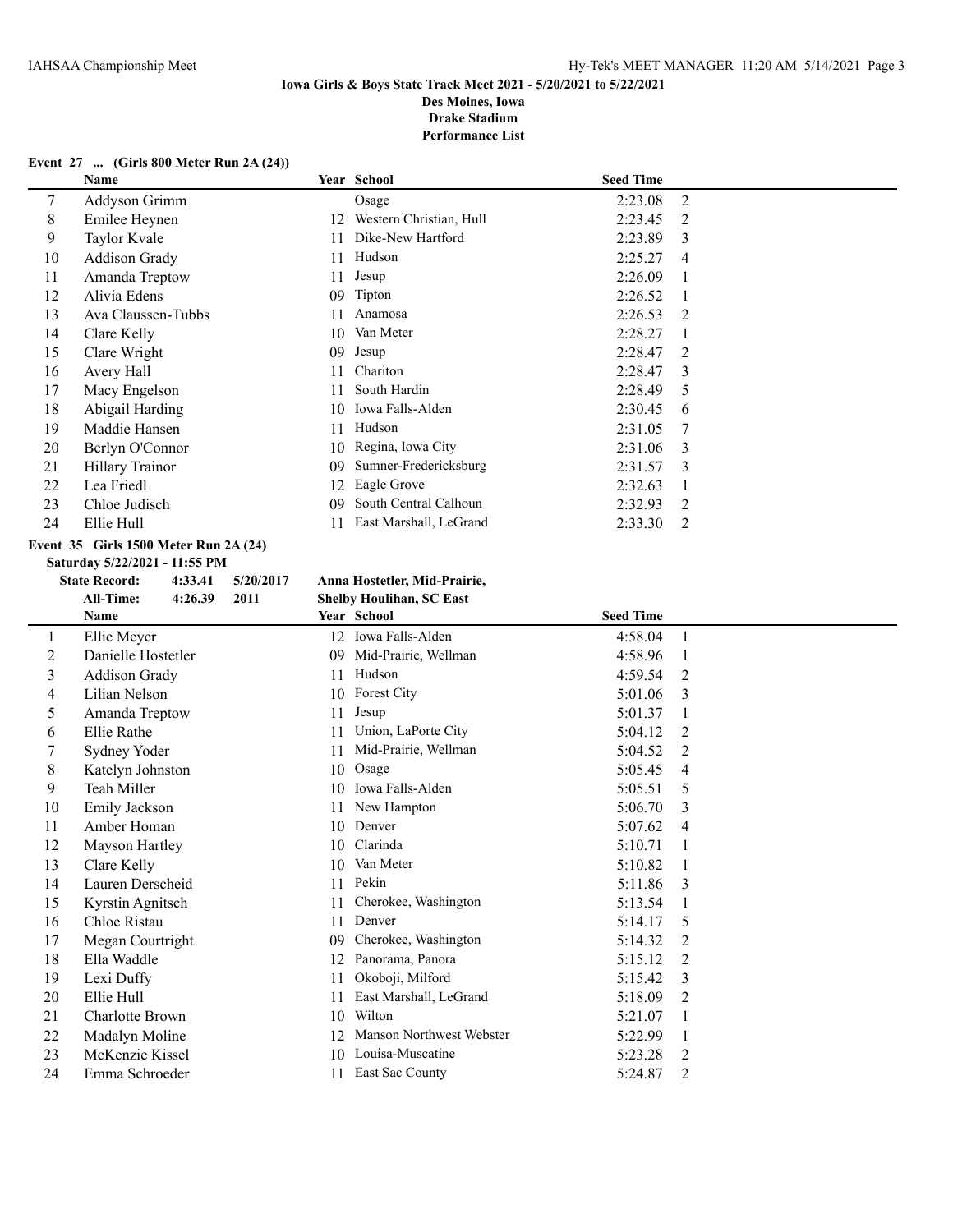## **Event 43 Girls 3000 Meter Run 2A (24)**

**Thursday 5/20/2021 - 9:40 AM**

|                | <b>State Record:</b>   | 9:47.52 | 5/18/2017 |    | Anna Hostetler, Mid-Prairie, |                  |    |
|----------------|------------------------|---------|-----------|----|------------------------------|------------------|----|
|                | <b>All-Time:</b>       | 9:24.67 | 5/22/2014 |    | Stephanie Jenks, Linn-Mar    |                  |    |
|                | <b>Name</b>            |         |           |    | Year School                  | <b>Seed Time</b> |    |
| 1              | Ellie Meyer            |         |           | 12 | Iowa Falls-Alden             | 10:39.95         | -1 |
| $\overline{c}$ | Ellie Rathe            |         |           | 11 | Union, LaPorte City          | 10:42.20         |    |
| 3              | <b>Addison Grady</b>   |         |           | 11 | Hudson                       | 10:45.94         | 2  |
| 4              | Katelyn Johnston       |         |           | 10 | Osage                        | 10:49.83         | 3  |
| 5              | Kyrstin Agnitsch       |         |           | 11 | Cherokee, Washington         | 11:07.60         |    |
| 6              | Mayson Hartley         |         |           | 10 | Clarinda                     | 11:11.00         |    |
| 7              | Emily Jackson          |         |           | 11 | New Hampton                  | 11:12.94         | 2  |
| 8              | Danielle Hostetler     |         |           | 09 | Mid-Prairie, Wellman         | 11:18.75         |    |
| 9              | Maria Kruse            |         |           | 09 | Beckman Catholic, Dyersville | 11:20.53         | 3  |
| 10             | Sydney Yoder           |         |           | 11 | Mid-Prairie, Wellman         | 11:20.75         | 2  |
| 11             | Teah Miller            |         |           | 10 | Iowa Falls-Alden             | 11:21.55         | 4  |
| 12             | Madalyn Moline         |         |           |    | Manson Northwest Webster     | 11:24.13         |    |
| 13             | <b>Annalee Bartles</b> |         |           | 12 | Regina, Iowa City            | 11:25.00         |    |
| 14             | Preslie Oswald         |         |           | 10 | Manson Northwest Webster     | 11:29.98         | 2  |
| 15             | Amaya Van Essen        |         |           | 11 | Unity Christian, Orange City | 11:30.96         | 2  |
| 16             | Jessica Regenwether    |         |           | 12 | Hudson                       | 11:34.57         | 5  |
| 17             | Sophie Stineman        |         |           | 11 | Des Moines Christian         | 11:37.54         |    |
| 18             | <b>Rylee Sloss</b>     |         |           | 12 | <b>ACGC</b>                  | 11:38.13         | 2  |
| 19             | Jaycie Vohs            |         |           | 09 | Ridge View                   | 11:40.94         | 3  |
| 20             | Savanna Busch          |         |           | 12 | Williamsburg                 | 11:41.51         | 3  |
| 21             | London Rogge           |         |           | 11 | Cherokee, Washington         | 11:43.95         | 3  |
| 22             | Ella Jicinsky          |         |           | 09 | Des Moines Christian         | 11:44.25         | 2  |
| 23             | Olivia Hoogland        |         |           | 09 | Unity Christian, Orange City | 11:52.29         | 4  |
| 24             | Coryn Wallick          |         |           | 10 | Tipton                       | 11:58.19         | 2  |

## **Event 50 Girls 100 Meter Hurdles 2A (24) Prelims**

#### **Friday 5/21/2021 - 10:00 AM**

## **State Record: 14.33 5/23/2009 Alex Gochenour, Logan-Mag. All-Time: 13.90 4/13/2010 Alex Gochenour, Logan-Mag.**

|    | Name                  |    | Year School              | <b>Seed Time</b> |                |
|----|-----------------------|----|--------------------------|------------------|----------------|
|    | Ellie Rickertsen      |    | 11 Northeast, Goose Lake | 14.94            |                |
| 2  | Kiersten Fisher       | 12 | Southeast Valley         | 15.22            |                |
| 3  | Paige Kisley          | 12 | Osage                    | 15.33            |                |
| 4  | Malayna Kiel          | 11 | Oelwein                  | 15.62            | -1             |
| 5  | Annie Gahan           |    | 12 Regina, Iowa City     | 15.75            | -2             |
| 6  | Holly Hoepner         | 12 | AHSTW                    | 15.99            |                |
|    | Carlee Rochford       | 10 | New Hampton              | 16.00            | 2              |
| 8  | Rowan Jensen          | 09 | Ridge View               | 16.14            | 2              |
| 9  | Paige Condon          | 11 | Manson Northwest Webster | 16.29            | 3              |
| 10 | Margo Chipps          | 12 | PCM, Monroe              | 16.41            |                |
| 11 | Allison Casteel       | 11 | Centerville              | 16.50            |                |
| 12 | <b>Sydney Barton</b>  |    | 11 Tipton                | 16.50            | 3              |
| 13 | Jenna Joyce           | 12 | Emmetsburg               | 16.64            | $\overline{4}$ |
| 14 | Haylee Frederick      | 12 | Williamsburg             | 16.73            | 2              |
| 15 | Anna Coffee           | 11 | Hinton                   | 16.75            |                |
| 16 | <b>Shey Storesund</b> |    | Panorama, Panora         | 16.76            | 2              |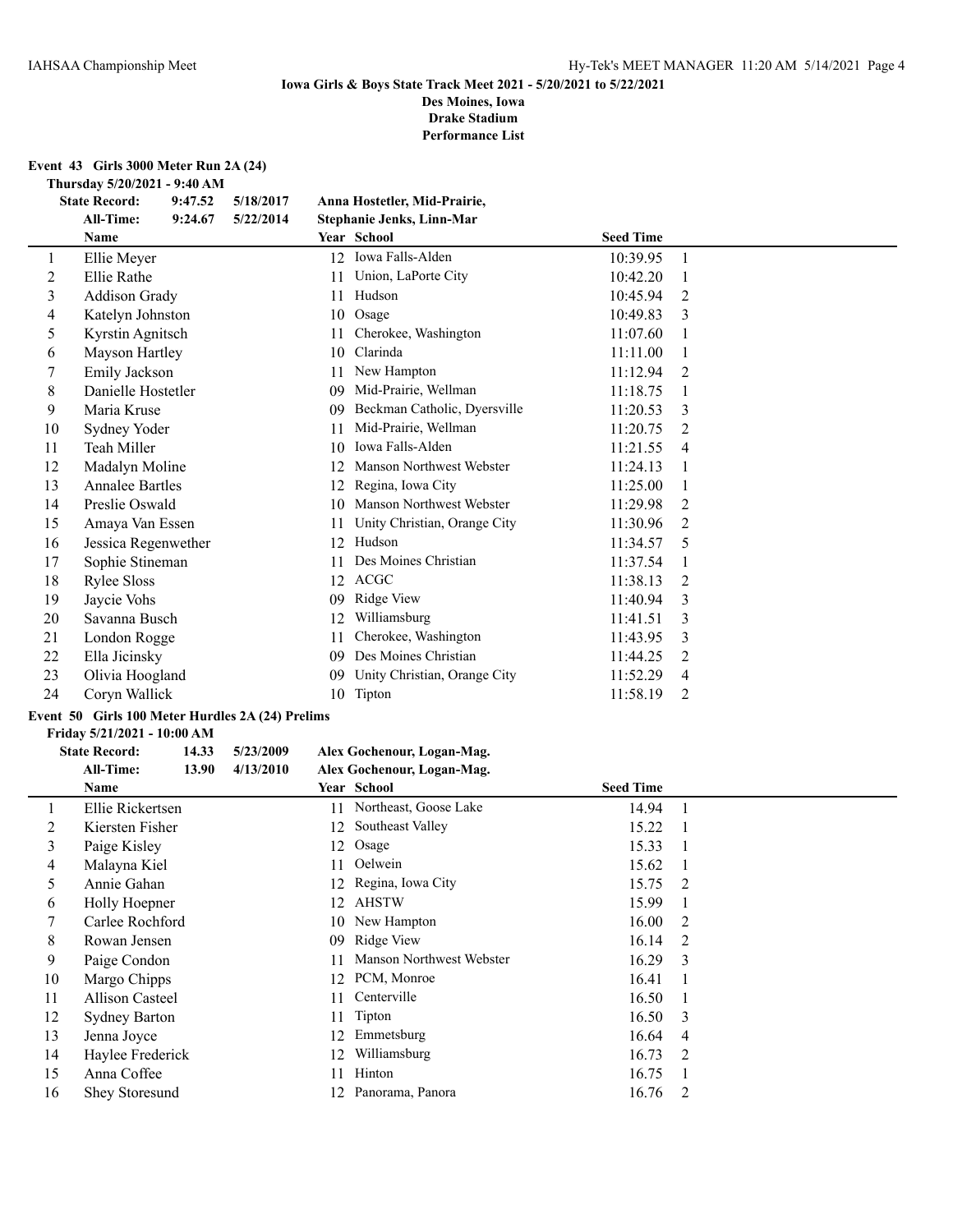**Drake Stadium**

**Performance List**

## **Event 50 ... (Girls 100 Meter Hurdles 2A (24) Prelims)**

|    | <b>Name</b>            | <b>Year School</b>             | <b>Seed Time</b> |                |
|----|------------------------|--------------------------------|------------------|----------------|
| 17 | Faith Espinosa         | 12 Clarinda                    | 16.81            |                |
| 18 | Berkley Johannsen      | 10 Sioux Central, Sioux Rapids | 16.88            | - 5            |
| 19 | Olyvia Bellows         | 09 Aplington-Parkersburg       | 16.91            | $\overline{2}$ |
| 20 | Devin Simon            | 10 Cascade, Western Dubuque    | $16.93 \quad 3$  |                |
| 21 | Tatum Shepherd         | 09 Ridge View                  | 16.97            | $6^{\circ}$    |
| 22 | Hailey Martin          | 10 Underwood                   | 16.98            | $\overline{4}$ |
| 23 | Carley Underwood       | 10 Colfax-Mingo                | 17.19            |                |
| 24 | Makenna Kleinhesselink | Sheldon                        | 17.27            |                |

## **Event 58 Girls 400 Meter Hurdles 2A (24)**

#### **Friday 5/21/2021 - 11:40 AM**

## **State Record: 1:02.62 5/20/2011 Alex Gochenour, Logan-Mag**

|    | <b>All-Time:</b>                                          | 57.30   | 1975      |    | <b>Debbie Esser, Woodbine</b>              |                  |                |
|----|-----------------------------------------------------------|---------|-----------|----|--------------------------------------------|------------------|----------------|
|    | <b>Name</b>                                               |         |           |    | Year School                                | <b>Seed Time</b> |                |
| 1  | Anna Winterrowd                                           |         |           |    | 12 OABCIG                                  | 1:06.88          | -1             |
| 2  | Gracie Schoonhoven                                        |         |           | 10 | Unity Christian, Orange City               | 1:07.15          | -1             |
| 3  | Ellie Rickertsen                                          |         |           | 11 | Northeast, Goose Lake                      | 1:07.16          | $\overline{1}$ |
| 4  | Paige Kisley                                              |         |           | 12 | Osage                                      | 1:07.26          | -1             |
| 5  | Malayna Kiel                                              |         |           | 11 | Oelwein                                    | 1:07.28          |                |
| 6  | Margo Chipps                                              |         |           | 12 | PCM, Monroe                                | 1:07.77          | 1              |
| 7  | Mary Kelly                                                |         |           | 10 | Van Meter                                  | 1:08.20          | 2              |
| 8  | Maggie Criswell                                           |         |           | 10 | Waukon                                     | 1:08.23          | 2              |
| 9  | Sailor Anderson                                           |         |           | 12 | Chariton                                   | 1:08.40          | 1              |
| 10 | Holly Hoepner                                             |         |           | 12 | <b>AHSTW</b>                               | 1:08.65          | 1              |
| 11 | Elizabeth Gibbs                                           |         |           | 11 | Cascade, Western Dubuque                   | 1:08.71          | 3              |
| 12 | Paige Condon                                              |         |           | 11 | Manson Northwest Webster                   | 1:09.07          | $\overline{2}$ |
| 13 | Taylor Kvale                                              |         |           | 11 | Dike-New Hartford                          | 1:09.07          | 2              |
| 14 | <b>Brooke Shafer</b>                                      |         |           | 12 | Eddyville-Blakesburg-Fremont               | 1:09.38          | 2              |
| 15 | Faith Espinosa                                            |         |           | 12 | Clarinda                                   | 1:09.53          | $\overline{2}$ |
| 16 | Annie Gahan                                               |         |           | 12 | Regina, Iowa City                          | 1:09.56          | 2              |
| 17 | Devin Simon                                               |         |           | 10 | Cascade, Western Dubuque                   | 1:09.69          | $\overline{4}$ |
| 18 | Jenessa VanVeldhuizen                                     |         |           | 11 | West Lyon, Inwood                          | 1:09.86          | 2              |
| 19 | Carlie Jo Fusco                                           |         |           | 10 | Durant                                     | 1:09.90          | 3              |
| 20 | Bria Wasmund                                              |         |           | 10 | Sibley-Ocheyedan                           | 1:10.27          | 3              |
| 21 | Makenna Kleinhesselink                                    |         |           | 11 | Sheldon                                    | 1:10.45          | 4              |
| 22 | Abby Wellman                                              |         |           | 12 | Central Lee, Donnellson                    | 1:10.58          | 3              |
| 23 | Hanna Rogers                                              |         |           | 10 | <b>KPWC</b>                                | 1:10.79          | 5              |
| 24 | Morgan Neuroth                                            |         |           |    | 09 East Marshall, LeGrand                  | 1:11.38          | 3              |
|    | Event 67 Girls 4x100 Meter Shuttle Hurdle 2A (24) Prelims |         |           |    |                                            |                  |                |
|    | Thursday 5/20/2021 - 9:00 AM                              |         |           |    |                                            |                  |                |
|    | <b>State Record:</b>                                      | 1:05.29 | 5/21/2011 |    | West Fork, S, West Fork, S                 |                  |                |
|    |                                                           |         |           |    | S Weiland, B Fleshner, L Peterson, T Twedt |                  |                |
|    | All-Time:                                                 | 1:00.61 | 2017      |    | Waukee, Waukee                             |                  |                |
|    |                                                           |         |           |    | S Winger, M Gray, L Nelson, H Schau        |                  |                |

| <b>Team</b>                 | Relay | <b>Seed Time</b> |
|-----------------------------|-------|------------------|
| Osage                       |       | 1:08.13          |
| Cascade, Western Dubuque    |       | 1:09.09          |
| Emmetsburg                  |       | 1:09.38          |
| Sioux Central, Sioux Rapids |       | 1:09.44          |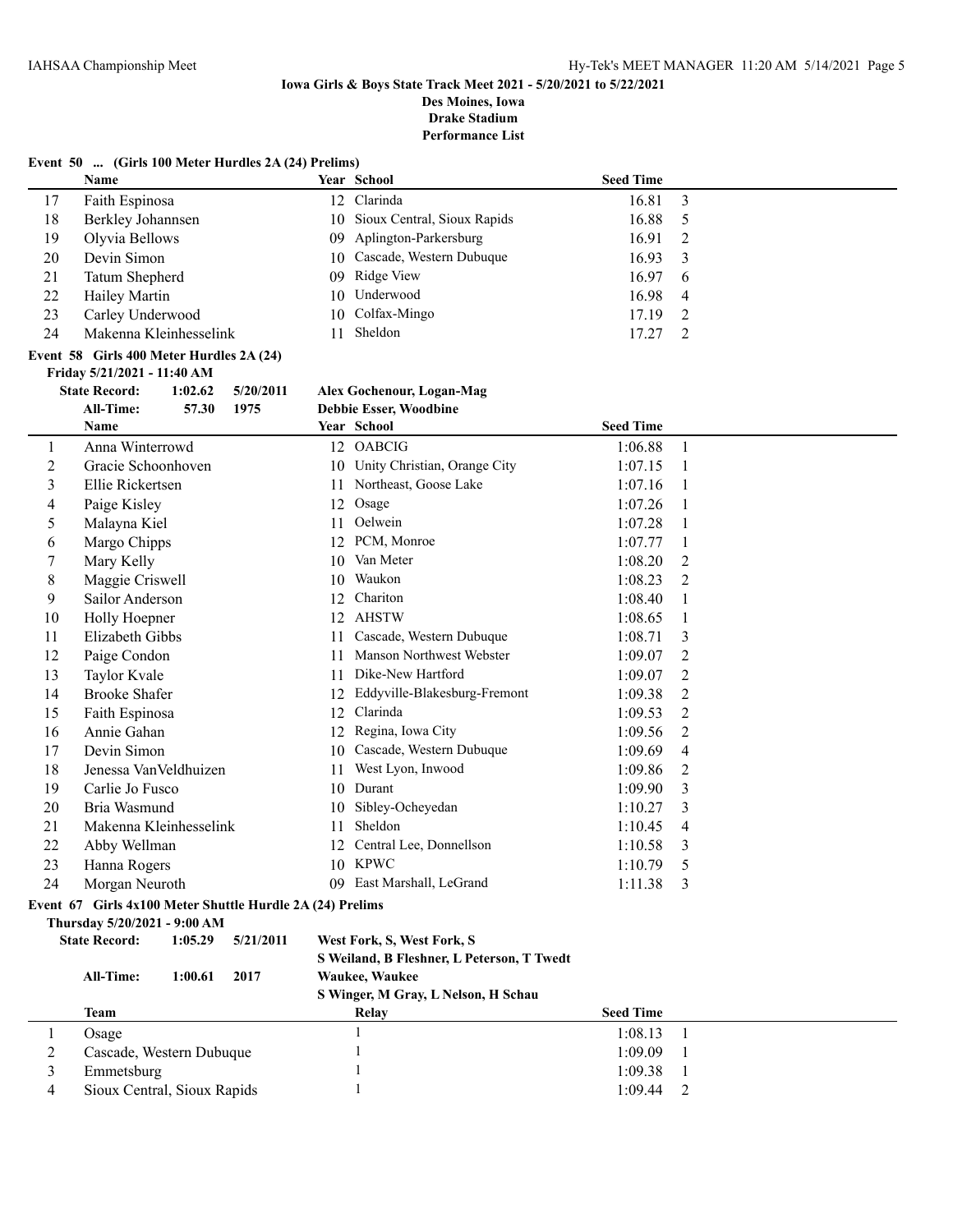## **Event 67 ... (Girls 4x100 Meter Shuttle Hurdle 2A (24) Prelims)**

|    | Team                                                                            | <b>Relay</b> | <b>Seed Time</b> |                |  |  |  |
|----|---------------------------------------------------------------------------------|--------------|------------------|----------------|--|--|--|
| 5  | Ridge View                                                                      |              | 1:09.52          | -3             |  |  |  |
| 6  | Regina, Iowa City                                                               |              | 1:09.67          |                |  |  |  |
|    | PCM, Monroe                                                                     |              | 1:09.72          |                |  |  |  |
| 8  | Centerville                                                                     |              | 1:09.93          |                |  |  |  |
| 9  | Sheldon                                                                         |              | 1:10.62          |                |  |  |  |
| 10 | Underwood                                                                       |              | 1:10.94          |                |  |  |  |
| 11 | Tipton                                                                          |              | 1:10.98          | 2              |  |  |  |
| 12 | Treynor                                                                         |              | 1:11.08          | 2              |  |  |  |
| 13 | Aplington-Parkersburg                                                           |              | 1:11.18          | $\mathfrak{D}$ |  |  |  |
| 14 | West Lyon, Inwood                                                               |              | 1:11.28          | 2              |  |  |  |
| 15 | Mid-Prairie, Wellman                                                            |              | 1:11.41          | 2              |  |  |  |
| 16 | Cherokee, Washington                                                            |              | 1:11.43          | 3              |  |  |  |
| 17 | Manson Northwest Webster                                                        |              | 1:11.89          | 4              |  |  |  |
| 18 | <b>Central Springs</b>                                                          |              | 1:12.25          | $\mathcal{E}$  |  |  |  |
| 19 | West Liberty                                                                    |              | 1:12.36          | 3              |  |  |  |
| 20 | Durant                                                                          |              | 1:12.43          | 4              |  |  |  |
| 21 | Beckman Catholic, Dyersville                                                    |              | 1:12.47          | $\mathfrak{D}$ |  |  |  |
| 22 | Garner-Hayfield-Ventura                                                         |              | 1:12.54          | 4              |  |  |  |
| 23 | Waukon                                                                          |              | 1:13.20          | $\mathcal{E}$  |  |  |  |
| 24 | Pleasantville                                                                   |              | 1:14.70          | 2              |  |  |  |
|    | Event 72 Girls 4x100 Meter Relay 2A (24) Prelims<br>Friday 5/21/2021 - 12:40 PM |              |                  |                |  |  |  |

**State Record: 49.30 5/17/2008 North Polk, North Polk**

**S Humphrey, C Christensen, M Moeckly, J Andreassen All-Time: 47.55 4/28/2012 Roosevelt, Roosevelt**

**CR Jefferson Tied in 2015**

|    | <b>Team</b>              | <b>Relay</b> | <b>Seed Time</b> |                |
|----|--------------------------|--------------|------------------|----------------|
|    | Williamsburg             |              | 50.11            |                |
| 2  | Dike-New Hartford        |              | 50.17            |                |
| 3  | Northeast, Goose Lake    |              | 50.78            |                |
| 4  | Mid-Prairie, Wellman     |              | 50.94            | 2              |
| 5  | <b>OABCIG</b>            |              | 51.53            |                |
| 6  | Denver                   |              | 51.61            |                |
|    | West Lyon, Inwood        |              | 51.73            |                |
| 8  | South Hamilton, Jewell   |              | 51.77            |                |
| 9  | Aplington-Parkersburg    |              | 51.96            | 2              |
| 10 | Cherokee, Washington     |              | 52.09            | 2              |
| 11 | Eagle Grove              |              | 52.15            | $\overline{2}$ |
| 12 | Cascade, Western Dubuque |              | 52.21            | 2              |
| 13 | Bellevue                 |              | 52.24            | 2              |
| 14 | Union, LaPorte City      |              | 52.25            | 3              |
| 15 | Okoboji, Milford         |              | 52.31            | 3              |
| 16 | Greene County            |              | 52.34            | 3              |
| 17 | Ridge View               |              | 52.35            | 4              |
| 18 | Clarinda                 |              | 52.40            |                |
| 19 | Western Christian, Hull  |              | 52.50            | 4              |
| 20 | Forest City              |              | 52.50            | 3              |
| 21 | PCM, Monroe              |              | 52.59            | $\overline{2}$ |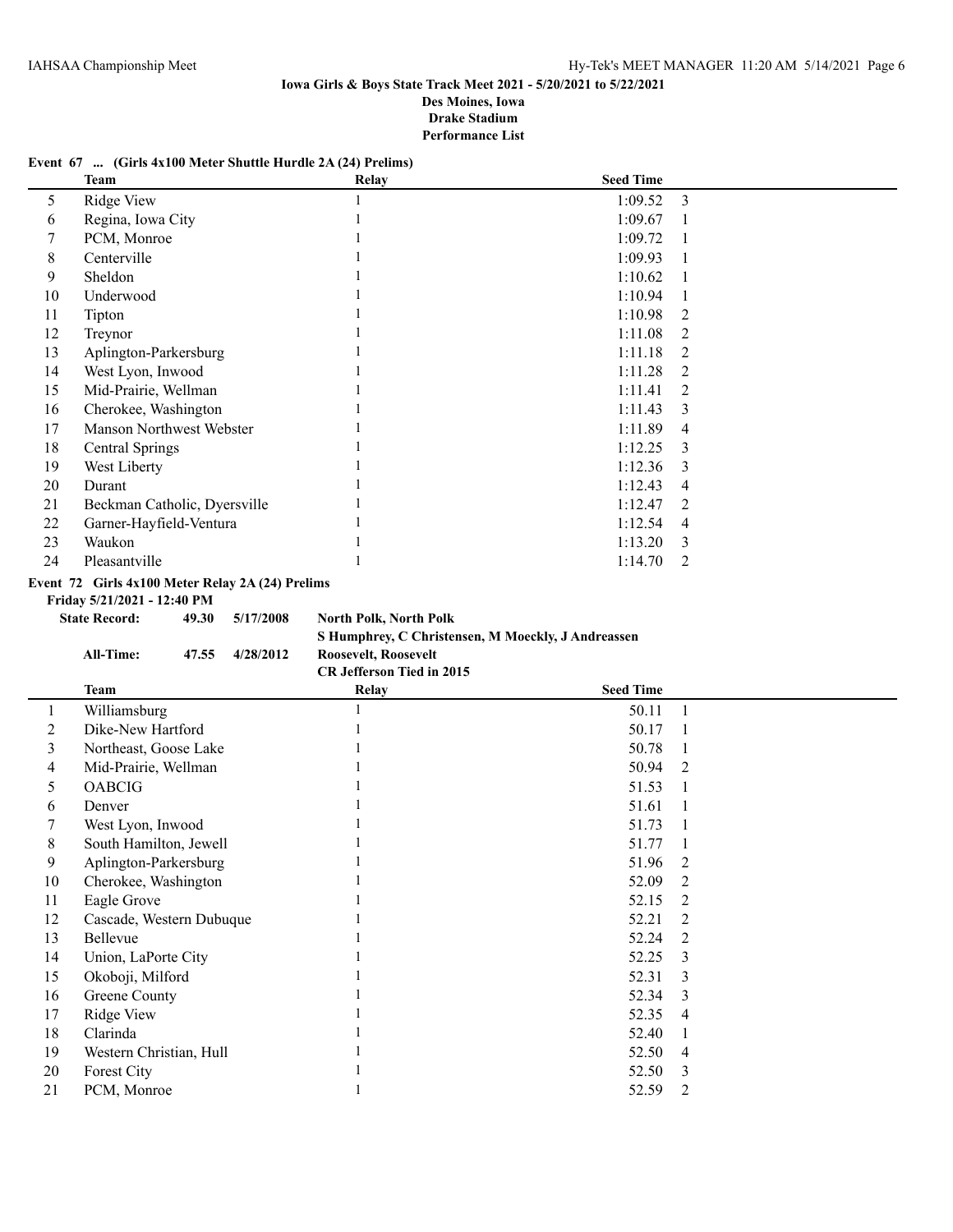| <b>Seed Time</b><br><b>Team</b><br>Relay<br>5<br>East Sac County<br>1<br>22<br>52.60<br>23<br><b>AHSTW</b><br>1<br>52.63<br>2<br>24<br>New Hampton<br>52.70<br>$\overline{4}$<br>Event 80 Girls 4x200 Meter Relay 2A (24)<br>Friday 5/21/2021 - 10:50 AM<br><b>State Record:</b><br>1:42.94<br>5/16/2008<br><b>North Polk, North Polk</b><br>S Humphrey, C Christensen, M Moeckly, J Andreassen<br><b>CR Jefferson, CR Jefferson</b><br>All-Time:<br>1:39.24<br>5/22/2015<br>A Ranschau, J Blue, M Meese, L Schneekloth<br><b>Seed Time</b><br><b>Team</b><br>Relay<br>$\mathbf{1}$<br>Williamsburg<br>1:45.29<br>1<br>1<br><b>KPWC</b><br>$\overline{\mathbf{c}}$<br>1<br>1:46.03<br>1<br>3<br>Dike-New Hartford<br>1:46.42<br>1:47.59<br>4<br>Unity Christian, Orange City<br>2<br>5<br>Denver<br>1:48.44<br>1<br>6<br>Treynor<br>1:48.78<br>1<br>Mid-Prairie, Wellman<br>1:48.87<br>7<br>2<br>8<br>Davis County, Bloomfield<br>1:49.16<br>3<br>9<br>Bellevue<br>1:49.31<br>1<br>Underwood<br>10<br>1:49.53<br>2<br>West Lyon, Inwood<br>11<br>1:49.76<br>3<br>12<br><b>Estherville Lincoln Central</b><br>1:49.79<br>1<br>13<br>South Hamilton, Jewell<br>1:49.85<br>1<br>Louisa-Muscatine<br>14<br>1:49.95<br>2<br>15<br>PCM, Monroe<br>1:50.16<br>2<br>Greene County<br>1:50.31<br>16<br>2<br>17<br>Pekin<br>1:50.57<br>4<br>18<br>Forest City<br>1:50.68<br>2<br>19<br>Western Christian, Hull<br>1:50.68<br>4<br>20<br>Sumner-Fredericksburg<br>1:51.39<br>2<br>21<br>Belmond-Klemme<br>1:51.41<br>3<br>22<br><b>Central Springs</b><br>1:51.59<br>4<br>23<br>West Branch<br>1:51.73<br>3<br>24<br>1<br>Emmetsburg<br>1:52.18<br>3<br>Event 88 Girls 4x400 Meter Relay 2A (24) Prelims<br>Friday 5/21/2021 - 1:20 PM<br><b>State Record:</b><br>3:55.52<br>5/19/2012<br>Cascade, WD, Cascade, WD<br>A Green, A Meyer, T Helmle, A Gibbs<br>Sioux City, East, Sioux City, E<br><b>All-Time:</b><br>3:48.39<br>5/23/2009<br>S Houlihan, R Mikulicz, E McCarthy, E Dougherty<br><b>Seed Time</b><br><b>Team</b><br>Relay<br>$\mathbf{1}$<br><b>KPWC</b><br>$\mathbf{1}$<br>4:07.00<br>1<br>2<br>Dike-New Hartford<br>4:07.82<br>1<br>1<br>3<br>4:09.78<br>Aplington-Parkersburg<br>2<br>4<br>Denver<br>4:10.80<br>1<br>Van Meter<br>5<br>4:11.03<br>1<br>Panorama, Panora |   | Event 72  (Girls 4x100 Meter Relay 2A (24) Prelims) |  |         |   |
|-------------------------------------------------------------------------------------------------------------------------------------------------------------------------------------------------------------------------------------------------------------------------------------------------------------------------------------------------------------------------------------------------------------------------------------------------------------------------------------------------------------------------------------------------------------------------------------------------------------------------------------------------------------------------------------------------------------------------------------------------------------------------------------------------------------------------------------------------------------------------------------------------------------------------------------------------------------------------------------------------------------------------------------------------------------------------------------------------------------------------------------------------------------------------------------------------------------------------------------------------------------------------------------------------------------------------------------------------------------------------------------------------------------------------------------------------------------------------------------------------------------------------------------------------------------------------------------------------------------------------------------------------------------------------------------------------------------------------------------------------------------------------------------------------------------------------------------------------------------------------------------------------------------------------------------------------------------------------------------------------------------------------------------------------------------------------------------------------------------------------------------------------------------------------------------------------------------------------------------------------------------------------------|---|-----------------------------------------------------|--|---------|---|
|                                                                                                                                                                                                                                                                                                                                                                                                                                                                                                                                                                                                                                                                                                                                                                                                                                                                                                                                                                                                                                                                                                                                                                                                                                                                                                                                                                                                                                                                                                                                                                                                                                                                                                                                                                                                                                                                                                                                                                                                                                                                                                                                                                                                                                                                               |   |                                                     |  |         |   |
|                                                                                                                                                                                                                                                                                                                                                                                                                                                                                                                                                                                                                                                                                                                                                                                                                                                                                                                                                                                                                                                                                                                                                                                                                                                                                                                                                                                                                                                                                                                                                                                                                                                                                                                                                                                                                                                                                                                                                                                                                                                                                                                                                                                                                                                                               |   |                                                     |  |         |   |
|                                                                                                                                                                                                                                                                                                                                                                                                                                                                                                                                                                                                                                                                                                                                                                                                                                                                                                                                                                                                                                                                                                                                                                                                                                                                                                                                                                                                                                                                                                                                                                                                                                                                                                                                                                                                                                                                                                                                                                                                                                                                                                                                                                                                                                                                               |   |                                                     |  |         |   |
|                                                                                                                                                                                                                                                                                                                                                                                                                                                                                                                                                                                                                                                                                                                                                                                                                                                                                                                                                                                                                                                                                                                                                                                                                                                                                                                                                                                                                                                                                                                                                                                                                                                                                                                                                                                                                                                                                                                                                                                                                                                                                                                                                                                                                                                                               |   |                                                     |  |         |   |
|                                                                                                                                                                                                                                                                                                                                                                                                                                                                                                                                                                                                                                                                                                                                                                                                                                                                                                                                                                                                                                                                                                                                                                                                                                                                                                                                                                                                                                                                                                                                                                                                                                                                                                                                                                                                                                                                                                                                                                                                                                                                                                                                                                                                                                                                               |   |                                                     |  |         |   |
|                                                                                                                                                                                                                                                                                                                                                                                                                                                                                                                                                                                                                                                                                                                                                                                                                                                                                                                                                                                                                                                                                                                                                                                                                                                                                                                                                                                                                                                                                                                                                                                                                                                                                                                                                                                                                                                                                                                                                                                                                                                                                                                                                                                                                                                                               |   |                                                     |  |         |   |
|                                                                                                                                                                                                                                                                                                                                                                                                                                                                                                                                                                                                                                                                                                                                                                                                                                                                                                                                                                                                                                                                                                                                                                                                                                                                                                                                                                                                                                                                                                                                                                                                                                                                                                                                                                                                                                                                                                                                                                                                                                                                                                                                                                                                                                                                               |   |                                                     |  |         |   |
|                                                                                                                                                                                                                                                                                                                                                                                                                                                                                                                                                                                                                                                                                                                                                                                                                                                                                                                                                                                                                                                                                                                                                                                                                                                                                                                                                                                                                                                                                                                                                                                                                                                                                                                                                                                                                                                                                                                                                                                                                                                                                                                                                                                                                                                                               |   |                                                     |  |         |   |
|                                                                                                                                                                                                                                                                                                                                                                                                                                                                                                                                                                                                                                                                                                                                                                                                                                                                                                                                                                                                                                                                                                                                                                                                                                                                                                                                                                                                                                                                                                                                                                                                                                                                                                                                                                                                                                                                                                                                                                                                                                                                                                                                                                                                                                                                               |   |                                                     |  |         |   |
|                                                                                                                                                                                                                                                                                                                                                                                                                                                                                                                                                                                                                                                                                                                                                                                                                                                                                                                                                                                                                                                                                                                                                                                                                                                                                                                                                                                                                                                                                                                                                                                                                                                                                                                                                                                                                                                                                                                                                                                                                                                                                                                                                                                                                                                                               |   |                                                     |  |         |   |
|                                                                                                                                                                                                                                                                                                                                                                                                                                                                                                                                                                                                                                                                                                                                                                                                                                                                                                                                                                                                                                                                                                                                                                                                                                                                                                                                                                                                                                                                                                                                                                                                                                                                                                                                                                                                                                                                                                                                                                                                                                                                                                                                                                                                                                                                               |   |                                                     |  |         |   |
|                                                                                                                                                                                                                                                                                                                                                                                                                                                                                                                                                                                                                                                                                                                                                                                                                                                                                                                                                                                                                                                                                                                                                                                                                                                                                                                                                                                                                                                                                                                                                                                                                                                                                                                                                                                                                                                                                                                                                                                                                                                                                                                                                                                                                                                                               |   |                                                     |  |         |   |
|                                                                                                                                                                                                                                                                                                                                                                                                                                                                                                                                                                                                                                                                                                                                                                                                                                                                                                                                                                                                                                                                                                                                                                                                                                                                                                                                                                                                                                                                                                                                                                                                                                                                                                                                                                                                                                                                                                                                                                                                                                                                                                                                                                                                                                                                               |   |                                                     |  |         |   |
|                                                                                                                                                                                                                                                                                                                                                                                                                                                                                                                                                                                                                                                                                                                                                                                                                                                                                                                                                                                                                                                                                                                                                                                                                                                                                                                                                                                                                                                                                                                                                                                                                                                                                                                                                                                                                                                                                                                                                                                                                                                                                                                                                                                                                                                                               |   |                                                     |  |         |   |
|                                                                                                                                                                                                                                                                                                                                                                                                                                                                                                                                                                                                                                                                                                                                                                                                                                                                                                                                                                                                                                                                                                                                                                                                                                                                                                                                                                                                                                                                                                                                                                                                                                                                                                                                                                                                                                                                                                                                                                                                                                                                                                                                                                                                                                                                               |   |                                                     |  |         |   |
|                                                                                                                                                                                                                                                                                                                                                                                                                                                                                                                                                                                                                                                                                                                                                                                                                                                                                                                                                                                                                                                                                                                                                                                                                                                                                                                                                                                                                                                                                                                                                                                                                                                                                                                                                                                                                                                                                                                                                                                                                                                                                                                                                                                                                                                                               |   |                                                     |  |         |   |
|                                                                                                                                                                                                                                                                                                                                                                                                                                                                                                                                                                                                                                                                                                                                                                                                                                                                                                                                                                                                                                                                                                                                                                                                                                                                                                                                                                                                                                                                                                                                                                                                                                                                                                                                                                                                                                                                                                                                                                                                                                                                                                                                                                                                                                                                               |   |                                                     |  |         |   |
|                                                                                                                                                                                                                                                                                                                                                                                                                                                                                                                                                                                                                                                                                                                                                                                                                                                                                                                                                                                                                                                                                                                                                                                                                                                                                                                                                                                                                                                                                                                                                                                                                                                                                                                                                                                                                                                                                                                                                                                                                                                                                                                                                                                                                                                                               |   |                                                     |  |         |   |
|                                                                                                                                                                                                                                                                                                                                                                                                                                                                                                                                                                                                                                                                                                                                                                                                                                                                                                                                                                                                                                                                                                                                                                                                                                                                                                                                                                                                                                                                                                                                                                                                                                                                                                                                                                                                                                                                                                                                                                                                                                                                                                                                                                                                                                                                               |   |                                                     |  |         |   |
|                                                                                                                                                                                                                                                                                                                                                                                                                                                                                                                                                                                                                                                                                                                                                                                                                                                                                                                                                                                                                                                                                                                                                                                                                                                                                                                                                                                                                                                                                                                                                                                                                                                                                                                                                                                                                                                                                                                                                                                                                                                                                                                                                                                                                                                                               |   |                                                     |  |         |   |
|                                                                                                                                                                                                                                                                                                                                                                                                                                                                                                                                                                                                                                                                                                                                                                                                                                                                                                                                                                                                                                                                                                                                                                                                                                                                                                                                                                                                                                                                                                                                                                                                                                                                                                                                                                                                                                                                                                                                                                                                                                                                                                                                                                                                                                                                               |   |                                                     |  |         |   |
|                                                                                                                                                                                                                                                                                                                                                                                                                                                                                                                                                                                                                                                                                                                                                                                                                                                                                                                                                                                                                                                                                                                                                                                                                                                                                                                                                                                                                                                                                                                                                                                                                                                                                                                                                                                                                                                                                                                                                                                                                                                                                                                                                                                                                                                                               |   |                                                     |  |         |   |
|                                                                                                                                                                                                                                                                                                                                                                                                                                                                                                                                                                                                                                                                                                                                                                                                                                                                                                                                                                                                                                                                                                                                                                                                                                                                                                                                                                                                                                                                                                                                                                                                                                                                                                                                                                                                                                                                                                                                                                                                                                                                                                                                                                                                                                                                               |   |                                                     |  |         |   |
|                                                                                                                                                                                                                                                                                                                                                                                                                                                                                                                                                                                                                                                                                                                                                                                                                                                                                                                                                                                                                                                                                                                                                                                                                                                                                                                                                                                                                                                                                                                                                                                                                                                                                                                                                                                                                                                                                                                                                                                                                                                                                                                                                                                                                                                                               |   |                                                     |  |         |   |
|                                                                                                                                                                                                                                                                                                                                                                                                                                                                                                                                                                                                                                                                                                                                                                                                                                                                                                                                                                                                                                                                                                                                                                                                                                                                                                                                                                                                                                                                                                                                                                                                                                                                                                                                                                                                                                                                                                                                                                                                                                                                                                                                                                                                                                                                               |   |                                                     |  |         |   |
|                                                                                                                                                                                                                                                                                                                                                                                                                                                                                                                                                                                                                                                                                                                                                                                                                                                                                                                                                                                                                                                                                                                                                                                                                                                                                                                                                                                                                                                                                                                                                                                                                                                                                                                                                                                                                                                                                                                                                                                                                                                                                                                                                                                                                                                                               |   |                                                     |  |         |   |
|                                                                                                                                                                                                                                                                                                                                                                                                                                                                                                                                                                                                                                                                                                                                                                                                                                                                                                                                                                                                                                                                                                                                                                                                                                                                                                                                                                                                                                                                                                                                                                                                                                                                                                                                                                                                                                                                                                                                                                                                                                                                                                                                                                                                                                                                               |   |                                                     |  |         |   |
|                                                                                                                                                                                                                                                                                                                                                                                                                                                                                                                                                                                                                                                                                                                                                                                                                                                                                                                                                                                                                                                                                                                                                                                                                                                                                                                                                                                                                                                                                                                                                                                                                                                                                                                                                                                                                                                                                                                                                                                                                                                                                                                                                                                                                                                                               |   |                                                     |  |         |   |
|                                                                                                                                                                                                                                                                                                                                                                                                                                                                                                                                                                                                                                                                                                                                                                                                                                                                                                                                                                                                                                                                                                                                                                                                                                                                                                                                                                                                                                                                                                                                                                                                                                                                                                                                                                                                                                                                                                                                                                                                                                                                                                                                                                                                                                                                               |   |                                                     |  |         |   |
|                                                                                                                                                                                                                                                                                                                                                                                                                                                                                                                                                                                                                                                                                                                                                                                                                                                                                                                                                                                                                                                                                                                                                                                                                                                                                                                                                                                                                                                                                                                                                                                                                                                                                                                                                                                                                                                                                                                                                                                                                                                                                                                                                                                                                                                                               |   |                                                     |  |         |   |
|                                                                                                                                                                                                                                                                                                                                                                                                                                                                                                                                                                                                                                                                                                                                                                                                                                                                                                                                                                                                                                                                                                                                                                                                                                                                                                                                                                                                                                                                                                                                                                                                                                                                                                                                                                                                                                                                                                                                                                                                                                                                                                                                                                                                                                                                               |   |                                                     |  |         |   |
|                                                                                                                                                                                                                                                                                                                                                                                                                                                                                                                                                                                                                                                                                                                                                                                                                                                                                                                                                                                                                                                                                                                                                                                                                                                                                                                                                                                                                                                                                                                                                                                                                                                                                                                                                                                                                                                                                                                                                                                                                                                                                                                                                                                                                                                                               |   |                                                     |  |         |   |
|                                                                                                                                                                                                                                                                                                                                                                                                                                                                                                                                                                                                                                                                                                                                                                                                                                                                                                                                                                                                                                                                                                                                                                                                                                                                                                                                                                                                                                                                                                                                                                                                                                                                                                                                                                                                                                                                                                                                                                                                                                                                                                                                                                                                                                                                               |   |                                                     |  |         |   |
|                                                                                                                                                                                                                                                                                                                                                                                                                                                                                                                                                                                                                                                                                                                                                                                                                                                                                                                                                                                                                                                                                                                                                                                                                                                                                                                                                                                                                                                                                                                                                                                                                                                                                                                                                                                                                                                                                                                                                                                                                                                                                                                                                                                                                                                                               |   |                                                     |  |         |   |
|                                                                                                                                                                                                                                                                                                                                                                                                                                                                                                                                                                                                                                                                                                                                                                                                                                                                                                                                                                                                                                                                                                                                                                                                                                                                                                                                                                                                                                                                                                                                                                                                                                                                                                                                                                                                                                                                                                                                                                                                                                                                                                                                                                                                                                                                               |   |                                                     |  |         |   |
|                                                                                                                                                                                                                                                                                                                                                                                                                                                                                                                                                                                                                                                                                                                                                                                                                                                                                                                                                                                                                                                                                                                                                                                                                                                                                                                                                                                                                                                                                                                                                                                                                                                                                                                                                                                                                                                                                                                                                                                                                                                                                                                                                                                                                                                                               |   |                                                     |  |         |   |
|                                                                                                                                                                                                                                                                                                                                                                                                                                                                                                                                                                                                                                                                                                                                                                                                                                                                                                                                                                                                                                                                                                                                                                                                                                                                                                                                                                                                                                                                                                                                                                                                                                                                                                                                                                                                                                                                                                                                                                                                                                                                                                                                                                                                                                                                               |   |                                                     |  |         |   |
|                                                                                                                                                                                                                                                                                                                                                                                                                                                                                                                                                                                                                                                                                                                                                                                                                                                                                                                                                                                                                                                                                                                                                                                                                                                                                                                                                                                                                                                                                                                                                                                                                                                                                                                                                                                                                                                                                                                                                                                                                                                                                                                                                                                                                                                                               |   |                                                     |  |         |   |
|                                                                                                                                                                                                                                                                                                                                                                                                                                                                                                                                                                                                                                                                                                                                                                                                                                                                                                                                                                                                                                                                                                                                                                                                                                                                                                                                                                                                                                                                                                                                                                                                                                                                                                                                                                                                                                                                                                                                                                                                                                                                                                                                                                                                                                                                               |   |                                                     |  |         |   |
|                                                                                                                                                                                                                                                                                                                                                                                                                                                                                                                                                                                                                                                                                                                                                                                                                                                                                                                                                                                                                                                                                                                                                                                                                                                                                                                                                                                                                                                                                                                                                                                                                                                                                                                                                                                                                                                                                                                                                                                                                                                                                                                                                                                                                                                                               |   |                                                     |  |         |   |
|                                                                                                                                                                                                                                                                                                                                                                                                                                                                                                                                                                                                                                                                                                                                                                                                                                                                                                                                                                                                                                                                                                                                                                                                                                                                                                                                                                                                                                                                                                                                                                                                                                                                                                                                                                                                                                                                                                                                                                                                                                                                                                                                                                                                                                                                               |   |                                                     |  |         |   |
|                                                                                                                                                                                                                                                                                                                                                                                                                                                                                                                                                                                                                                                                                                                                                                                                                                                                                                                                                                                                                                                                                                                                                                                                                                                                                                                                                                                                                                                                                                                                                                                                                                                                                                                                                                                                                                                                                                                                                                                                                                                                                                                                                                                                                                                                               |   |                                                     |  |         |   |
|                                                                                                                                                                                                                                                                                                                                                                                                                                                                                                                                                                                                                                                                                                                                                                                                                                                                                                                                                                                                                                                                                                                                                                                                                                                                                                                                                                                                                                                                                                                                                                                                                                                                                                                                                                                                                                                                                                                                                                                                                                                                                                                                                                                                                                                                               |   |                                                     |  |         |   |
|                                                                                                                                                                                                                                                                                                                                                                                                                                                                                                                                                                                                                                                                                                                                                                                                                                                                                                                                                                                                                                                                                                                                                                                                                                                                                                                                                                                                                                                                                                                                                                                                                                                                                                                                                                                                                                                                                                                                                                                                                                                                                                                                                                                                                                                                               |   |                                                     |  |         |   |
|                                                                                                                                                                                                                                                                                                                                                                                                                                                                                                                                                                                                                                                                                                                                                                                                                                                                                                                                                                                                                                                                                                                                                                                                                                                                                                                                                                                                                                                                                                                                                                                                                                                                                                                                                                                                                                                                                                                                                                                                                                                                                                                                                                                                                                                                               |   |                                                     |  |         |   |
|                                                                                                                                                                                                                                                                                                                                                                                                                                                                                                                                                                                                                                                                                                                                                                                                                                                                                                                                                                                                                                                                                                                                                                                                                                                                                                                                                                                                                                                                                                                                                                                                                                                                                                                                                                                                                                                                                                                                                                                                                                                                                                                                                                                                                                                                               |   |                                                     |  |         |   |
|                                                                                                                                                                                                                                                                                                                                                                                                                                                                                                                                                                                                                                                                                                                                                                                                                                                                                                                                                                                                                                                                                                                                                                                                                                                                                                                                                                                                                                                                                                                                                                                                                                                                                                                                                                                                                                                                                                                                                                                                                                                                                                                                                                                                                                                                               | 6 |                                                     |  | 4:11.30 | 1 |
| Unity Christian, Orange City<br>$\mathbf{1}$<br>4:13.01<br>7<br>2                                                                                                                                                                                                                                                                                                                                                                                                                                                                                                                                                                                                                                                                                                                                                                                                                                                                                                                                                                                                                                                                                                                                                                                                                                                                                                                                                                                                                                                                                                                                                                                                                                                                                                                                                                                                                                                                                                                                                                                                                                                                                                                                                                                                             |   |                                                     |  |         |   |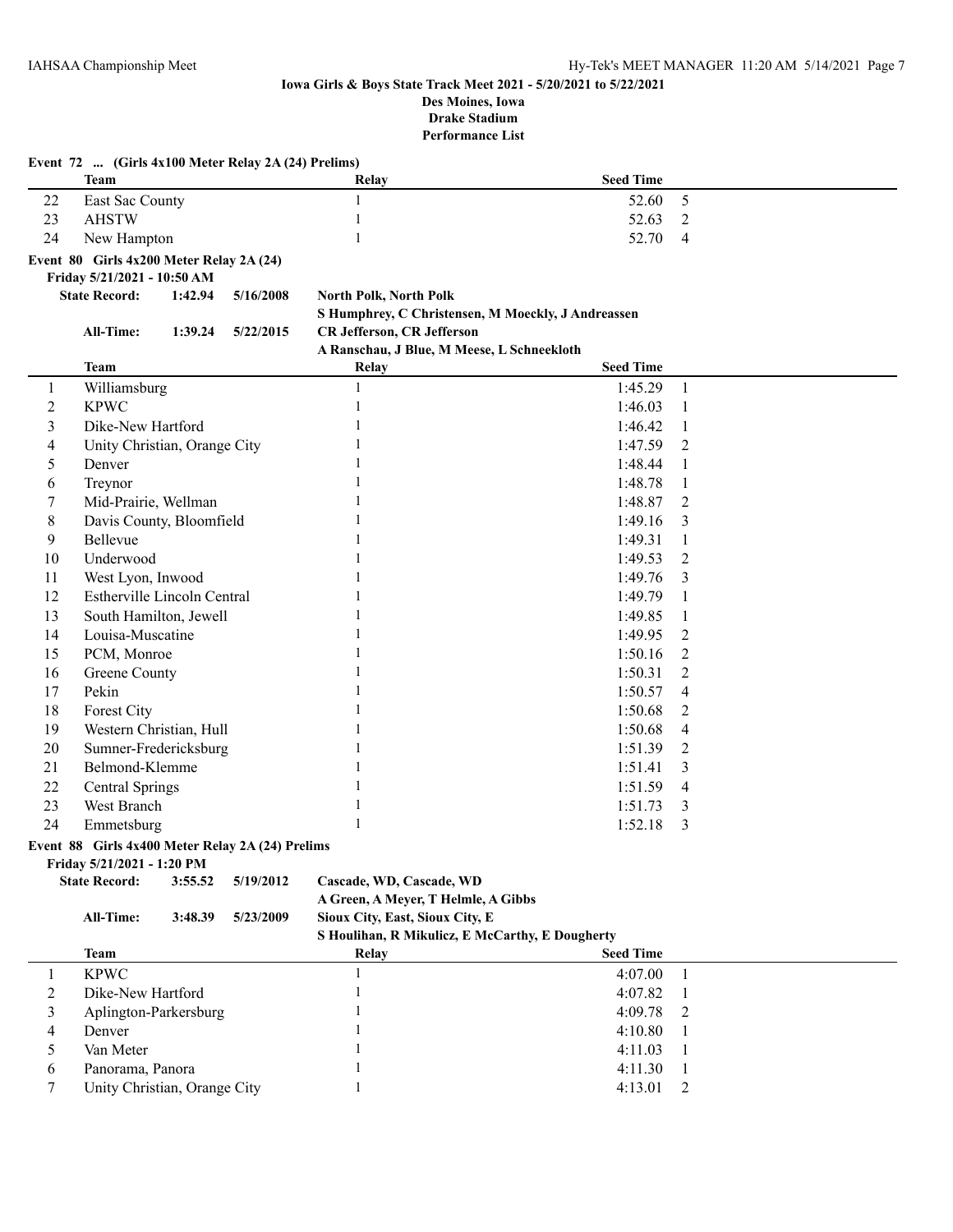## **Event 88 ... (Girls 4x400 Meter Relay 2A (24) Prelims)**

| Team                         | Relay | <b>Seed Time</b> |               |
|------------------------------|-------|------------------|---------------|
| Williamsburg                 |       | 4:14.06          |               |
| Western Christian, Hull      |       | 4:14.26          | $\mathcal{E}$ |
| Cascade, Western Dubuque     |       | 4:14.68          | 2             |
| New Hampton                  |       | 4:14.77          | $\mathcal{E}$ |
| Clarion-Goldfield-Dows       |       | 4:15.83          | $\mathcal{E}$ |
| Pekin                        |       | 4:15.94          | 2             |
| South Hamilton, Jewell       |       | 4:15.99          | 2             |
| Tipton                       |       | 4:16.02          |               |
| Underwood                    |       | 4:16.37          | 2             |
| Louisa-Muscatine             |       | 4:16.53          | 2             |
| Sibley-Ocheyedan             |       | 4:17.04          | 4             |
| Roland-Story, Story City     |       | 4:17.78          | $\mathcal{E}$ |
| Central Lyon, Rock Rapids    |       | 4:17.85          | - 5           |
| Estherville Lincoln Central  |       | 4:18.40          |               |
| Eddyville-Blakesburg-Fremont |       | 4:18.78          | $\mathcal{E}$ |
| Regina, Iowa City            |       | 4:19.02          | $\mathcal{E}$ |
| Emmetsburg                   |       | 4:20.43          | 2             |
|                              |       |                  |               |

## **Event 96 Girls 4x800 Meter Relay 2A (24)**

**Thursday 5/20/2021 - 11:20 AM**

**State Record: 9:24.76 5/16/2019 Western Christ, Wst Christian B Nelson, M Van'tHul, E Heynen, O Granstra**

|    | <b>All-Time:</b><br>9:09.09<br>2001 | Iowa City West, Iowa City West |                            |  |
|----|-------------------------------------|--------------------------------|----------------------------|--|
|    | <b>Team</b>                         | Relay                          | <b>Seed Time</b>           |  |
|    | Van Meter                           |                                | 9:55.40                    |  |
| 2  | Sibley-Ocheyedan                    |                                | 9:55.59                    |  |
| 3  | Pekin                               |                                | 10:00.43                   |  |
| 4  | Hinton                              |                                | 10:01.26<br>2              |  |
| 5  | Jesup                               |                                | 10:01.91                   |  |
| 6  | Denver                              |                                | 10:05.66<br>$\overline{2}$ |  |
| 7  | Cherokee, Washington                |                                | 10:08.18<br>3              |  |
| 8  | Williamsburg                        |                                | 10:08.52<br>2              |  |
| 9  | Panorama, Panora                    |                                | 10:09.21                   |  |
| 10 | Western Christian, Hull             |                                | 10:09.85<br>4              |  |
| 11 | Central Lyon, Rock Rapids           |                                | 10:10.89<br>5              |  |
| 12 | Forest City                         |                                | 10:13.02                   |  |
| 13 | Osage                               |                                | 10:13.82<br>$\overline{2}$ |  |
| 14 | Underwood                           |                                | 10:15.03<br>2              |  |
| 15 | Crestwood, Cresco                   |                                | 10:15.19<br>3              |  |
| 16 | Tipton                              |                                | 10:16.71                   |  |
| 17 | Mid-Prairie, Wellman                |                                | 10:17.00<br>3              |  |
| 18 | Aplington-Parkersburg               |                                | 10:19.31<br>3              |  |
| 19 | Albia                               |                                | 10:20.76<br>4              |  |
| 20 | Roland-Story, Story City            |                                | 10:22.10<br>2              |  |
| 21 | Waukon                              |                                | 10:23.11<br>4              |  |
| 22 | Regina, Iowa City                   |                                | 10:27.47<br>$\overline{2}$ |  |
| 23 | Ridge View                          |                                | 10:33.79                   |  |
| 24 | Sioux Central, Sioux Rapids         |                                | 10:48.12<br>2              |  |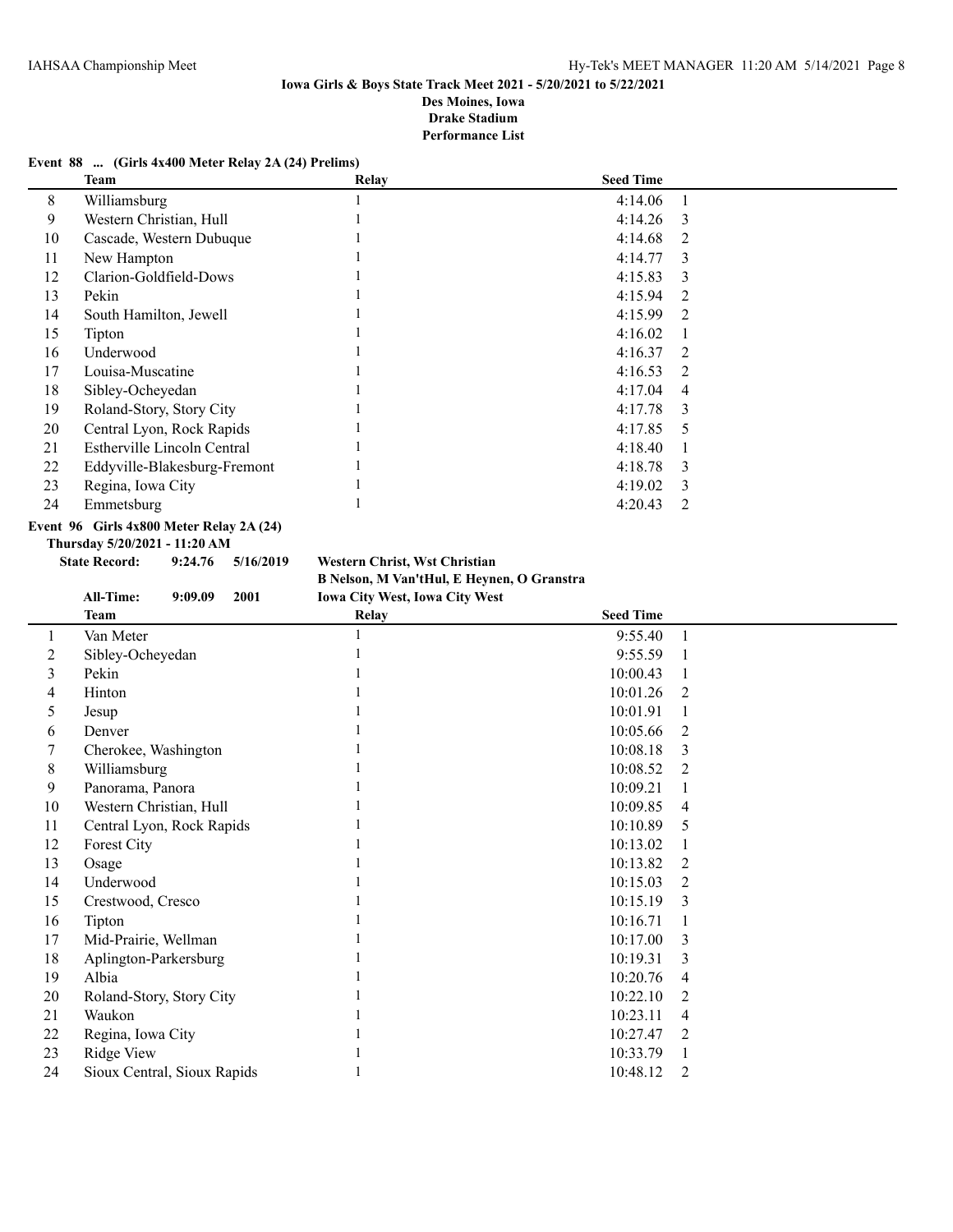**Event 110 Girls 800 Sprint Medley 2A (24)**

**Saturday 5/22/2021 - 9:00 AM**

| <b>State Record:</b> | 1:46.35 | 5/22/2010 | Dike-NH, Dike-NH                       |
|----------------------|---------|-----------|----------------------------------------|
|                      |         |           | A Dove, M Daley, N Hensley, H Willms   |
| All-Time:            | 1:43.64 | 2018      | Linn-Mar. Linn-Mar                     |
|                      |         |           | A Rolle, O Hubler, J Bennett, P Wensel |
|                      |         |           |                                        |

|    | <b>Team</b>                  | <b>Relay</b> | <b>Seed Time</b> |   |
|----|------------------------------|--------------|------------------|---|
|    | <b>KPWC</b>                  |              | 1:49.30          |   |
| 2  | Mid-Prairie, Wellman         |              | 1:49.78          |   |
| 3  | Williamsburg                 |              | 1:50.16          | 2 |
| 4  | Northeast, Goose Lake        |              | 1:50.18          |   |
| 5  | West Lyon, Inwood            |              | 1:50.92          | 2 |
| 6  | Osage                        |              | 1:51.80          |   |
|    | Unity Christian, Orange City |              | 1:51.83          | 3 |
| 8  | Aplington-Parkersburg        |              | 1:52.21          | 2 |
| 9  | Dike-New Hartford            |              | 1:52.63          | 3 |
| 10 | Van Meter                    |              | 1:52.69          |   |
| 11 | Denver                       |              | 1:53.80          |   |
| 12 | Estherville Lincoln Central  |              | 1:53.94          |   |
| 13 | New Hampton                  |              | 1:54.00          | 2 |
| 14 | Eddyville-Blakesburg-Fremont |              | 1:54.19          | 3 |
| 15 | Treynor                      |              | 1:54.44          |   |
| 16 | Pocahontas Area              |              | 1:54.45          | 2 |
| 17 | South Hamilton, Jewell       |              | 1:54.68          | 2 |
| 18 | <b>AHSTW</b>                 |              | 1:55.22          | 2 |
| 19 | Cascade, Western Dubuque     |              | 1:55.90          | 3 |
| 20 | Bellevue                     |              | 1:56.19          | 2 |
| 21 | Davis County, Bloomfield     |              | 1:56.31          | 4 |
| 22 | Red Oak                      |              | 1:56.47          | 3 |
| 23 | Emmetsburg                   |              | 1:56.49          | 3 |
| 24 | Greene County                |              | 1:56.82          | 4 |

#### **Event 118 Girls High Jump 2A (24)**

**Friday 5/21/2021 - 11:30 AM**

**State Record: 5-11 5/22/2009 Hannah Willms, Dike-NH**

| All-Time: | 6-01 | 2010 | Hannah Willms, Dike-New Hartford |                  |
|-----------|------|------|----------------------------------|------------------|
| Name      |      |      | Year School                      | <b>Seed Mark</b> |
|           |      |      |                                  |                  |

|    | ташс                |     | <b>Teal</b> Deliver             | эсси інаі к |                         |
|----|---------------------|-----|---------------------------------|-------------|-------------------------|
|    | Maddie Olson        |     | 10 Sheldon                      | 5-08.00     |                         |
| 2  | Anna Coffee         | 11. | Hinton                          | $5-06.00$ 2 |                         |
| 3  | Alizabeth Jacobsen  |     | 09 Underwood                    | $5-04.00$   |                         |
| 4  | Molly Zylstra       |     | 10 Unity Christian, Orange City | 5-04.00     | $\overline{\mathbf{3}}$ |
| 5  | Inga Dovre          | 12  | Williamsburg                    | $5-03.00$   |                         |
| 6  | Chloe Largent       | 11  | ACGC                            | $5-03.00$ 2 |                         |
|    | Reagan Barkema      | 11  | Roland-Story, Story City        | $5-02.00$   |                         |
| 8  | Olyvia Bellows      |     | 09 Aplington-Parkersburg        | $5-02.00$   |                         |
| 9  | Ella Groenewold     |     | 10 Mid-Prairie, Wellman         | $5-02.00$ 2 |                         |
| 10 | Kiersten Fisher     |     | 12 Southeast Valley             | $5-02.00$   |                         |
| 11 | <b>Aubrey Gates</b> |     | 10 Union, LaPorte City          | $5-02.00$   |                         |
| 12 | Carlee Rochford     |     | 10 New Hampton                  | $5-01.00$ 2 |                         |
| 13 | Shae Dillavou       | 11. | <b>Forest City</b>              | $5-01.00$ 2 |                         |
| 14 | Aubrey De Groot     |     | 10 Unity Christian, Orange City | 5-01.00     | 4                       |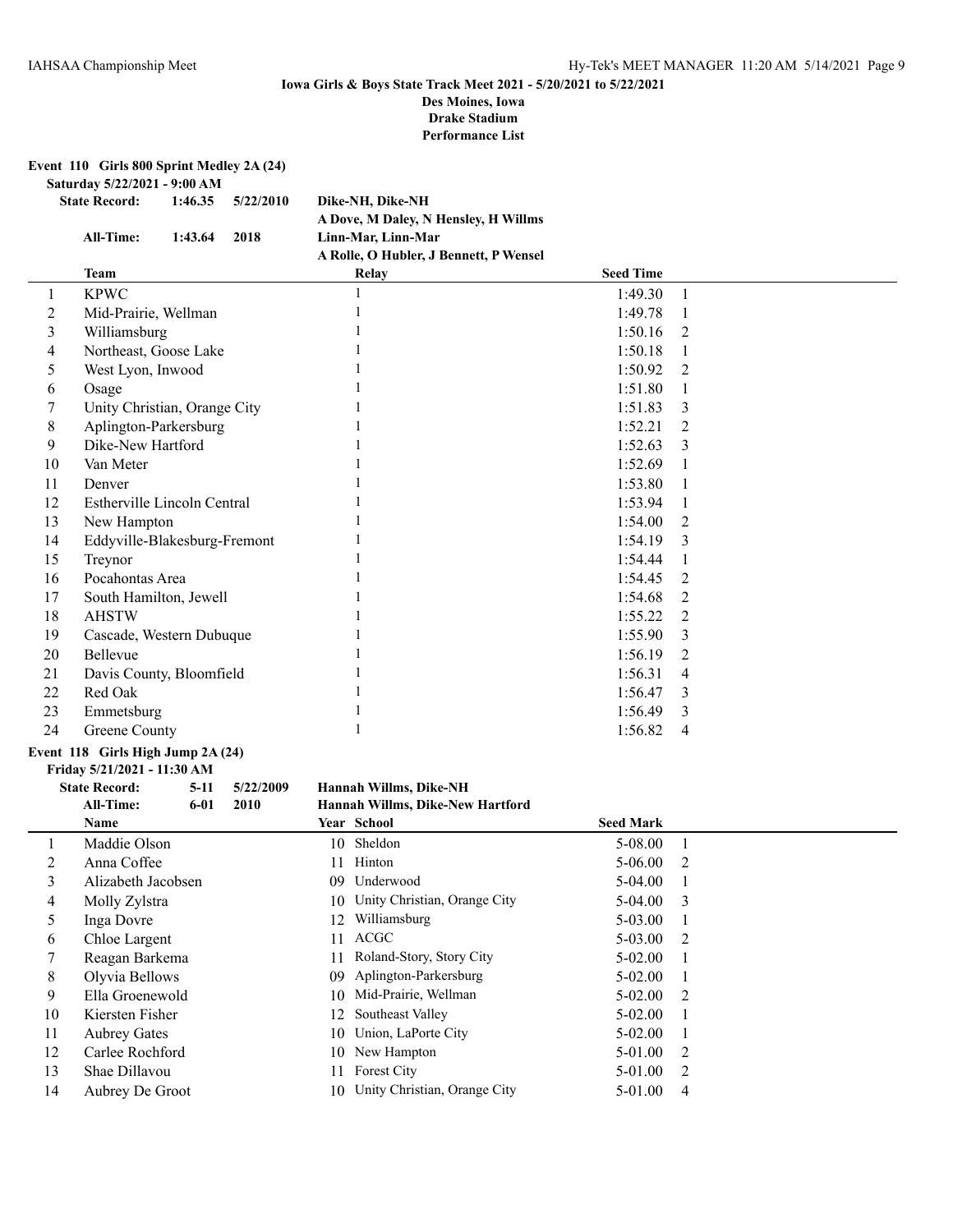**Drake Stadium**

**Performance List**

#### **Event 118 ... (Girls High Jump 2A (24))**

|    | Name                  |     | Year School                     | <b>Seed Mark</b> |     |
|----|-----------------------|-----|---------------------------------|------------------|-----|
| 15 | Elizabeth Chambers    |     | 11 Northeast, Goose Lake        | $5-01.00$        |     |
| 16 | Kylee Sallee          |     | 12 Hudson                       | $5-01.00$        | - 3 |
| 17 | River Hamaker         |     | 10 Central Decatur, Leon        | $5 - 00.50$      | - 3 |
| 18 | Mallory Becker        | 11  | Jesup                           | $5 - 00.00$      | 4   |
| 19 | <b>Emy Seeser</b>     |     | 12 Camanche                     | $5 - 00.00$      | 2   |
| 20 | Jadyn Nelson          |     | 12 Roland-Story, Story City     | $5 - 00.00$      | -2  |
| 21 | <b>Sydney Leaders</b> | 11. | Underwood                       | $5 - 00.00$      | - 3 |
| 22 | Cameron Johnson       | 09. | Waukon                          | $5 - 00.00$      | - 3 |
| 23 | Jaynie Wiese          | 11  | <b>Manson Northwest Webster</b> | $4 - 10.00$      | - 2 |
| 24 | Madison Ehrig         | 09. | Emmetsburg                      | $4 - 10.00$      | - 3 |

#### **Event 126 Girls Long Jump 2A (24)**

**Thursday 5/20/2021 - 11:30 AM**

## **State Record: 18-11.50 5/18/2006 Dani Stipe, Kuem Cath Carrol**

|    | <b>All-Time:</b><br>19-10.25<br>2014 | Lexus Lovan, Urbandale             |                            |
|----|--------------------------------------|------------------------------------|----------------------------|
|    | Name                                 | Year School                        | <b>Seed Mark</b>           |
| 1  | Kiersten Fisher                      | 12 Southeast Valley                | 18-01.50<br>-1             |
| 2  | Jasey Anderson                       | Estherville Lincoln Central<br>09. | $17 - 10.00$<br>2          |
| 3  | Macy Daufeldt                        | West Liberty<br>11                 | 17-07.00                   |
| 4  | Kylee Sallee                         | 12 Hudson                          | 17-05.00                   |
| 5  | Carlee Rochford                      | 10 New Hampton                     | 17-04.25<br>-1             |
| 6  | Kylee Sanders                        | 12 Louisa-Muscatine                | $16 - 09.50$<br>2          |
| 7  | Preslie Peterson                     | 09 Sioux Central, Sioux Rapids     | 16-08.75<br>$\overline{3}$ |
| 8  | Liz Carbaugh                         | Red Oak<br>11                      | 16-07.50<br>1              |
| 9  | Emma Lewis                           | 12 South Hamilton, Jewell          | $16 - 06.50$<br>1          |
| 10 | Brianna Osterson                     | 12 Greene County                   | 16-06.00<br>$\overline{4}$ |
| 11 | Kaitlyn Krambeer                     | Waukon<br>09.                      | 16-04.75<br>$\mathcal{L}$  |
| 12 | Makenna Hasty                        | 10 Clarion-Goldfield-Dows          | $16-04.50$<br>2            |
| 13 | Berkley Johannsen                    | 10 Sioux Central, Sioux Rapids     | $16 - 02.75$<br>5          |
| 14 | Laura Greene                         | 12 South Central Calhoun           | 16-01.75<br>6              |

## **Event 134 Girls Discus Throw 2A (24)**

**Friday 5/21/2021 - 9:00 AM**

|   | <b>State Record:</b><br><b>All-Time:</b><br><b>Name</b> | 172-01<br>179-07 | 5/20/2016<br>2014 | Kian:<br>Kiana<br>Year |
|---|---------------------------------------------------------|------------------|-------------------|------------------------|
| 1 | Shayla Oster                                            |                  |                   | 12                     |
| 2 | Abby Boehm                                              |                  |                   |                        |
| 3 | Abigayle Angell                                         |                  |                   |                        |
| 4 | Brooklynn Olson                                         |                  |                   |                        |

#### **State Record: 172-01 5/20/2016 Kiana Phelps, KP-WC All-Time: 179-07 2014 Kiana Phelps, KP-WC**

15 Claire Johnson 10 Sheldon 16-01.50 1 16 Zoie Vaught 11 Van Meter 16-01.50 2 17 Catie Hook 09 Wilton 16-01.00 3 18 Aubree Bell 11 KPWC 16-01.00 2 19 Jadyn Petersen 09 Dike-New Hartford 16-00.50 3 20 Kallie Greiner 10 Davis County, Bloomfield 16-00.00 1 21 Shae Dutler 09 Ridge View 15-11.75 7 22 Jordyn Reimer 10 Underwood 15-11.50 2<br>
23 Paige Millikan 11 Clarinda 15-10.50 3 23 Paige Millikan 11 Clarinda 15-10.50 3 24 Chloe Hamaker 11 Central Decatur, Leon 15-07.00 2

|   | Name            | Year School             | <b>Seed Mark</b> |  |
|---|-----------------|-------------------------|------------------|--|
|   | Shayla Oster    | 12 Bellevue             | 127-07           |  |
| ∠ | Abby Boehm      | 12 North Fayette Valley | 125-10           |  |
|   | Abigayle Angell | 12 Central Springs      | 123-07           |  |
|   | Brooklynn Olson | 12 Greene County        | 123-05           |  |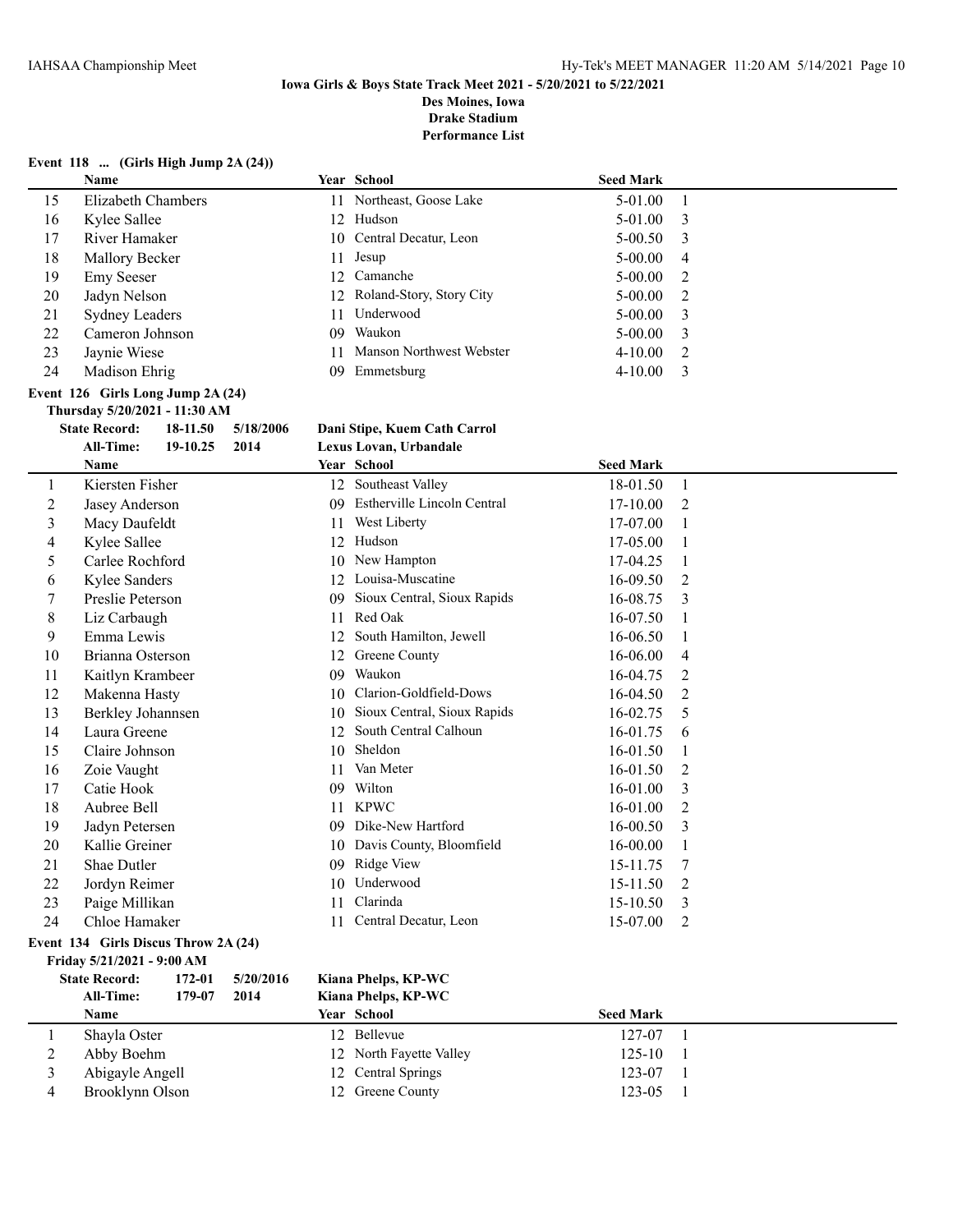**Drake Stadium**

**Performance List**

#### **Event 134 ... (Girls Discus Throw 2A (24))**

|    | Name              |    | Year School                 | <b>Seed Mark</b> |   |
|----|-------------------|----|-----------------------------|------------------|---|
| 5  | Katie Pickhinke   | 11 | Ridge View                  | 121-02           | 2 |
| 6  | Kerrigan Pope     | 11 | Pekin                       | 120-01           |   |
| 7  | Tori Boyse        |    | Mid-Prairie, Wellman        | 119-00           | 2 |
| 8  | Morgan Middleton  | 12 | Clarion-Goldfield-Dows      | 118-10           | 2 |
| 9  | Allison Van Gorp  | 12 | Pella Christian             | 118-09           |   |
| 10 | Maddie Fischer    | 09 | Anamosa                     | 116-03           | 2 |
| 11 | Lauren Pope       | 12 | Williamsburg                | 115-07           | 3 |
| 12 | Kyra Lester       | 11 | Colfax-Mingo                | 114-09           | 2 |
| 13 | Annika Headington | 12 | Waukon                      | 114-07           | 2 |
| 14 | Haylee Seidler    |    | Underwood                   | 113-09           |   |
| 15 | Breanna Baumler   | 12 | North Fayette Valley        | 112-07           | 3 |
| 16 | Tayler Wessely    | 11 | Dike-New Hartford           | $111 - 06$       | 3 |
| 17 | Payten Lode       | 11 | Sheldon                     | 111-05           |   |
| 18 | Mackenzy Grady    | 11 | South Hamilton, Jewell      | 110-08           | 3 |
| 19 | Kendyl Ruschy     | 12 | Estherville Lincoln Central | 110-08           | 3 |
| 20 | Madison Geise     | 11 | Roland-Story, Story City    | 110-03           | 4 |
| 21 | Alivia Marsh      | 10 | Manson Northwest Webster    | 108-02           | 4 |
| 22 | Allie Laschanzky  | 12 | West Branch                 | 107-05           | 3 |
| 23 | Lauren Kounkel    | 09 | Hinton                      | 107-02           | 2 |
| 24 | Stella Umphreys   | 12 | Treynor                     | 107-01           | 2 |
|    |                   |    |                             |                  |   |

#### **Event 142 Girls Shot Put 2A (24)**

#### **Thursday 5/20/2021 - 9:00 AM**

| K<br>P |      |          | <b>THUI SUAY</b> 3/20/2021 - 2:00 APL<br><b>State Record:</b><br>48-08.75<br>5/19/2016 |    |  |  |  |  |  |
|--------|------|----------|----------------------------------------------------------------------------------------|----|--|--|--|--|--|
|        |      |          |                                                                                        |    |  |  |  |  |  |
|        | 1992 | 53-03.50 | <b>All-Time:</b>                                                                       |    |  |  |  |  |  |
| Y      |      |          | <b>Name</b>                                                                            |    |  |  |  |  |  |
|        |      |          | Annika Headington                                                                      | 1  |  |  |  |  |  |
|        |      |          | Lauren Pope                                                                            | 2  |  |  |  |  |  |
|        |      |          | Zoe Rus                                                                                | 3  |  |  |  |  |  |
|        |      |          | Sydney Eggena                                                                          | 4  |  |  |  |  |  |
|        |      |          | Abby Boehm                                                                             | 5  |  |  |  |  |  |
|        |      |          | Morgan Middleton                                                                       | 6  |  |  |  |  |  |
|        |      |          | Sara Morales                                                                           | 7  |  |  |  |  |  |
|        |      |          | Tori Boyse                                                                             | 8  |  |  |  |  |  |
|        |      |          | Lexi Wood                                                                              | 9  |  |  |  |  |  |
|        |      |          | Kerrigan Pope                                                                          | 10 |  |  |  |  |  |
|        |      |          | Jana Ter Wee                                                                           | 11 |  |  |  |  |  |
|        |      |          | Dana Vinson                                                                            | 12 |  |  |  |  |  |
|        |      |          | Allison Van Gorp                                                                       | 13 |  |  |  |  |  |
|        |      |          | Morgan Devereaux                                                                       | 14 |  |  |  |  |  |
|        |      |          | Jadyn Huisman                                                                          | 15 |  |  |  |  |  |
|        |      |          | Lauren Kounkel                                                                         | 16 |  |  |  |  |  |
|        |      |          | Morgan Robinson                                                                        | 17 |  |  |  |  |  |
|        |      |          | Kenzie Schon                                                                           | 18 |  |  |  |  |  |
|        |      |          | Addie Hickey                                                                           | 19 |  |  |  |  |  |
|        |      |          | Tayler Wessely                                                                         | 20 |  |  |  |  |  |
|        |      |          | Abigayle Angell                                                                        | 21 |  |  |  |  |  |
|        |      |          |                                                                                        |    |  |  |  |  |  |

#### **State Record: 48-08.75 5/19/2016 Kiana Phelps, KP-WC All-Time: 53-03.50 1992 Paulette Mitchell, Council Bluffs AL**

# **Name Year School Seed Mark** 12 Waukon 42-00.50 1

| 2  | Lauren Pope      |     | Williamsburg              | 41-01.75 |                               |
|----|------------------|-----|---------------------------|----------|-------------------------------|
| 3  | Zoe Rus          |     | Underwood                 | 39-10.00 |                               |
| 4  | Sydney Eggena    | 11  | Denver                    | 39-08.50 | 2                             |
| 5  | Abby Boehm       | 12  | North Fayette Valley      | 39-08.25 | $\mathcal{E}$                 |
| 6  | Morgan Middleton | 12  | Clarion-Goldfield-Dows    | 38-06.00 |                               |
| 7  | Sara Morales     | 11  | Shenandoah                | 38-04.25 | $\mathfrak{D}_{\mathfrak{p}}$ |
| 8  | Tori Boyse       | 12  | Mid-Prairie, Wellman      | 37-07.75 | $\mathfrak{D}_{\mathfrak{p}}$ |
| 9  | Lexi Wood        | 12  | Manson Northwest Webster  | 37-06.00 |                               |
| 10 | Kerrigan Pope    | 11  | Pekin                     | 37-04.50 | $\mathcal{E}$                 |
| 11 | Jana Ter Wee     | 09  | West Lyon, Inwood         | 37-03.50 |                               |
| 12 | Dana Vinson      | 12  | Roland-Story, Story City  | 36-11.75 |                               |
| 13 | Allison Van Gorp |     | Pella Christian           | 36-09.25 | 2                             |
| 14 | Morgan Devereaux | 12  | Pocahontas Area           | 36-07.50 | $\mathfrak{D}_{\mathfrak{p}}$ |
| 15 | Jadyn Huisman    | 09  | Treynor                   | 36-03.00 | 3                             |
| 16 | Lauren Kounkel   | 09  | Hinton                    | 36-02.00 | $\mathfrak{D}$                |
| 17 | Morgan Robinson  | 12  | Okoboji, Milford          | 36-01.50 | 3                             |
| 18 | Kenzie Schon     |     | Kuemper Catholic, Carroll | 35-08.00 | 4                             |
| 19 | Addie Hickey     | 12  | <b>OABCIG</b>             | 35-07.50 | 3                             |
| 20 | Tayler Wessely   |     | Dike-New Hartford         | 35-06.25 | 2                             |
| 21 | Abigayle Angell  | 12  | <b>Central Springs</b>    | 35-06.00 | 3                             |
| 22 | Brooklynn Olson  | 12  | Greene County             | 35-06.00 | 4                             |
| 23 | Shayla Oster     | 12. | Bellevue                  | 35-04.50 |                               |